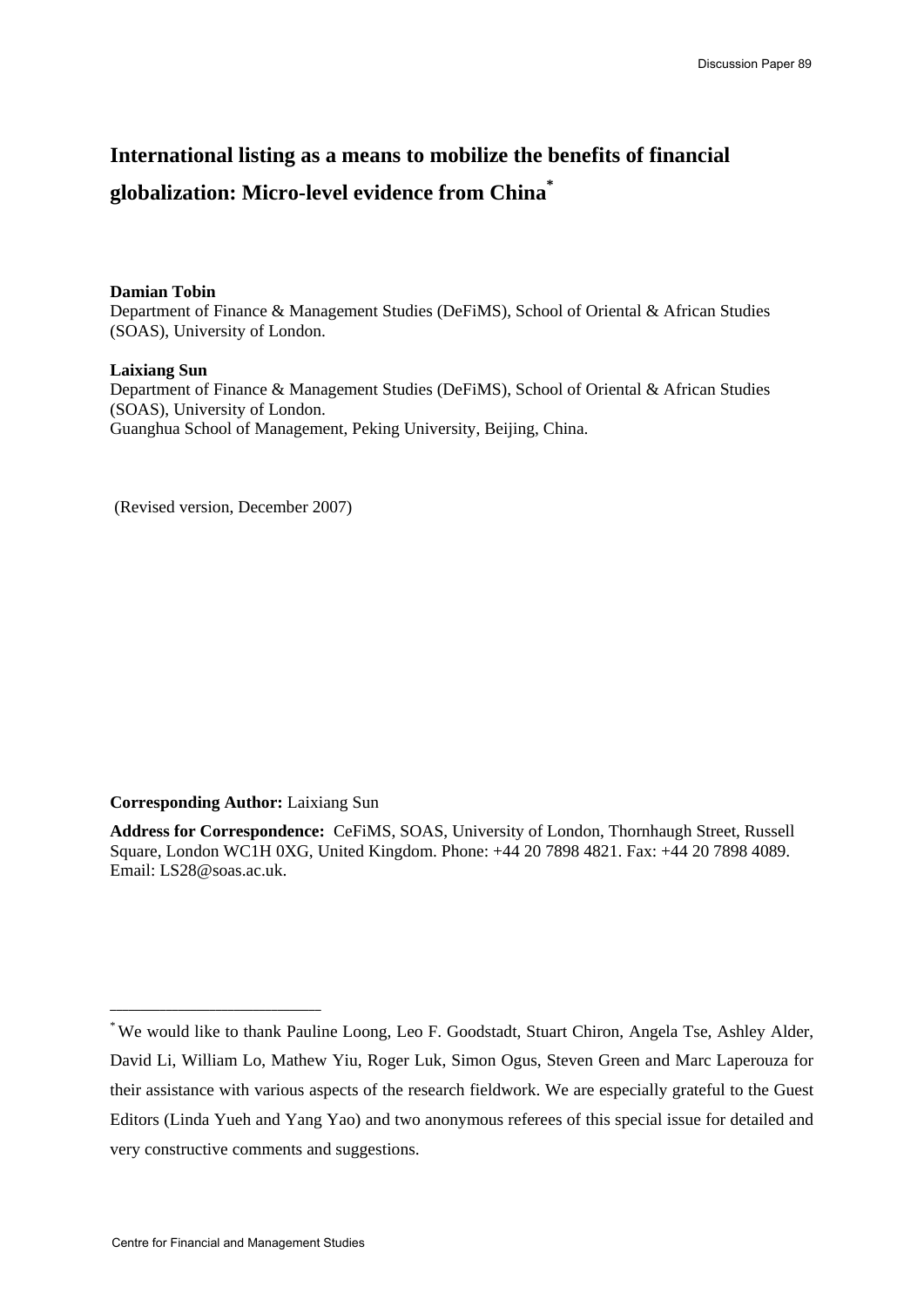# **International listing as a means to mobilize the benefits of financial globalization: Micro-level evidence from China**

### **Abstract**

This paper proposes a micro-level framework to account for how firms in developing economies overcome domestic institutional constraints. It illustrates that the mechanisms enabling those firms to benefit from financial globalization are more complex than the "direct" financial channels outlined in the neo-classical approach. China provides an important example in this context, as its capital market liberalization has been limited and neither the legal nor financial system is well developed. Yet microlevel evidence from China's internationally listed enterprises indicates that innovative firms can overcome institutional thresholds, secure access to international capital, and benefit and learn from international capital markets. This can in turn induce market-level improvements through regulatory competition and demands for a more standardized system of economic regulation.

**Key Words:** International listing, globalization, regulatory competition, corporate governance, East Asia, China.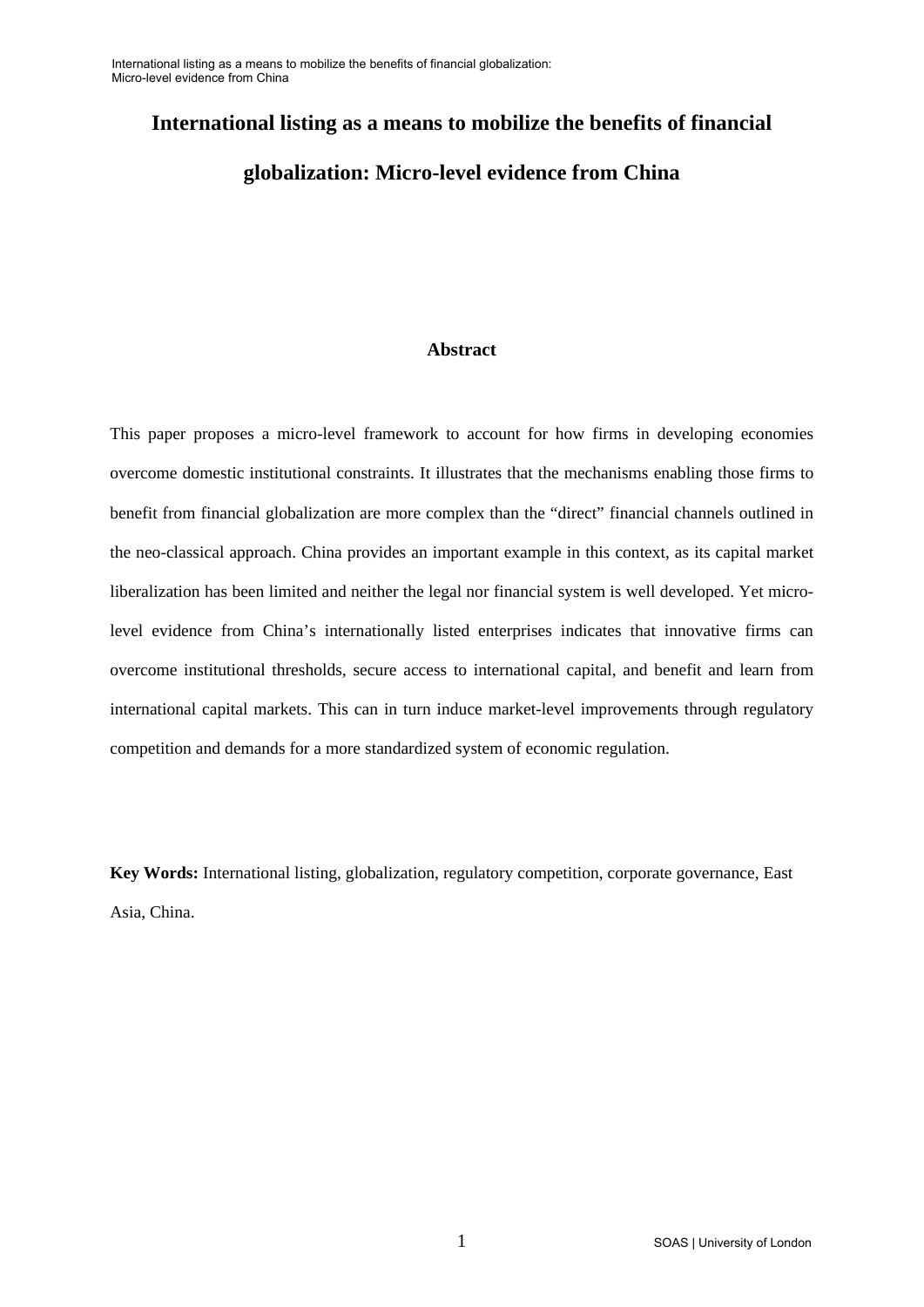Discussion Paper 89

#### **1. INTRODUCTION**

The question of how developing economies can improve the benefits derived from financial globalization has dominated recent discourses on global integration. The standard neo-classical approach argues that long-term financial flows from capital-rich to capital-poor countries generate welfare gains for both sets of countries. However these "direct" benefits have proved difficult to quantify and a recent revision has argued that countries first need to reach a threshold of institutional development before they can benefit from financial globalization (Kose *et al*, 2007). Similarly, the literature on corporate governance has mainly focused on the relationship between corporate governance and institutions, and in particular on how the quality of legal institutions determines the system of governance (La Porta *et al*, 2000). It suggests that in order to facilitate capital market development, emerging economies should converge towards governance systems that offer strong legal protection for investors. Yet, in developing economies, the institutions that underpin capital market development are either absent or at an early stage of development. China is a case in point. Its recent economic growth has been achieved in the absence of a well-developed law and financial system. The puzzle is deepened by the history of financial development, which shows that *laissez faire* was more the exception than the norm (Supple, 1976). This paper examines how developing economies can improve the benefits from financial globalization, when the institutional thresholds deemed necessary for convergence are not met.

Distinguishing itself from the macro-level approach, this paper focuses on the micro-level innovations that enable firms in developing economies to overcome institutional constraints to better governance practices, increasing their benefits from financial globalization. It explores how firms can use international listing to bond themselves to better governance practices, thereby enabling them to successfully access international financial markets. Drawing on the experiences of China's internationally listed enterprises that have implicitly used financial globalization to access international finance, and the evolution of the Anglo American system of corporate governance, it argues that the mechanisms that enable firms in developing economies to benefit from financial globalization are not necessarily the "direct" channels outlined in the neo-classical approach. It

2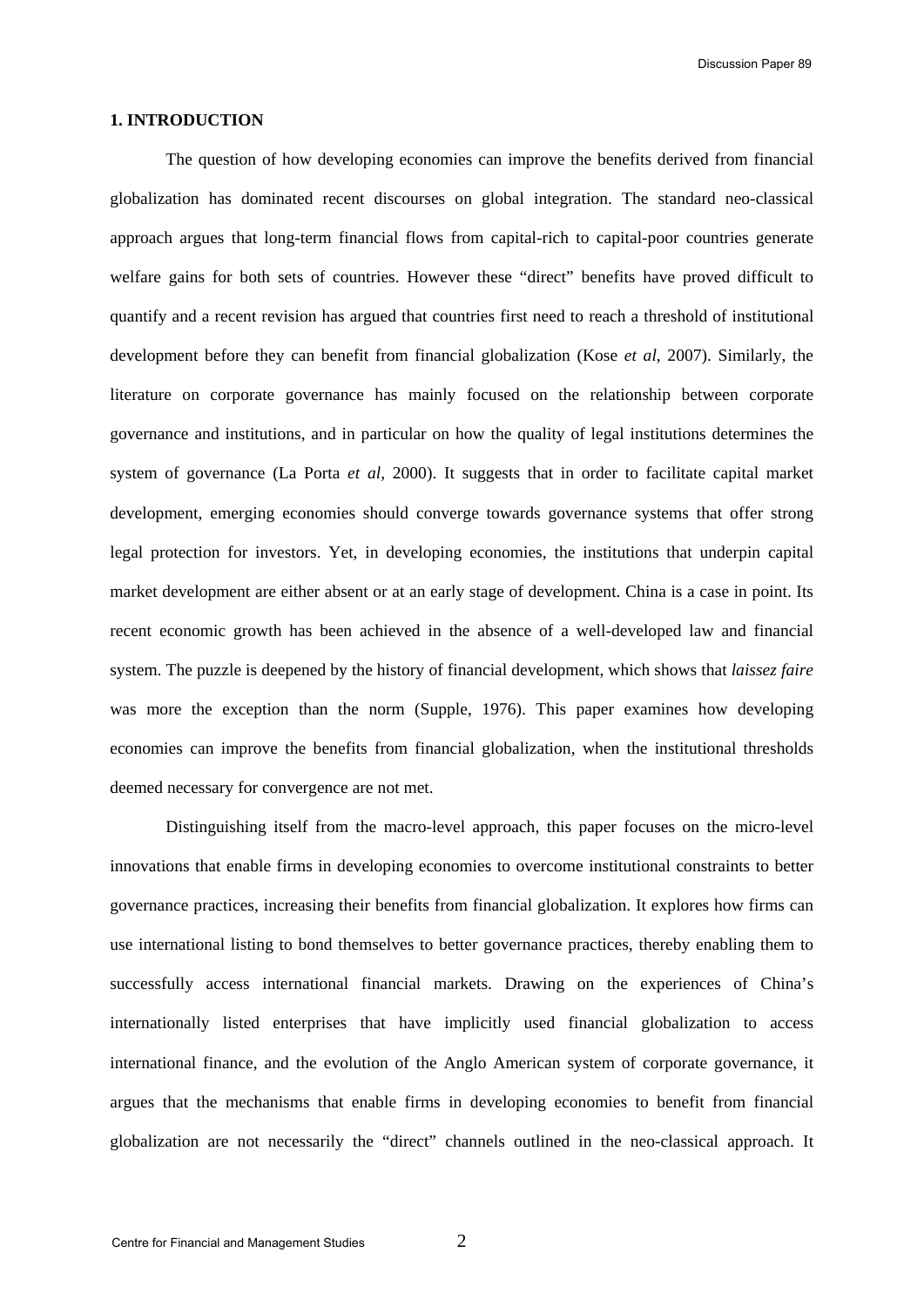follows that the long term benefits may not be easily captured empirically in the direct financial benefits, but rather the less obvious "collateral" benefits.

Often viewed as relics of central planning, China's state enterprises are somewhat unlikely beneficiaries of financial globalization. Many operate in near monopoly conditions and retain strong ties to the state bureaucracy. Capital controls insulate domestic stock markets from the volatility often associated with international capital flows. These protections, along with a shortage of alternative investment channels and the novelty of share ownership, have meant that domestic share valuations remain high by international standards, and firms face a high opportunity cost in seeking finance on international capital markets.<sup>[1](#page-36-0)</sup> Yet, an increasing number of state enterprises have used international listing as a mechanism to access international capital markets. This has allowed them to draw not just on international finance, but also to learn from and integrate international best practices. The result is a type of globalization in reverse. Firms benefit from the oversight of international capital markets, even though the capital controls and other barriers that shield domestic markets from the direct effects of financial globalization remain in place.

The paper takes a political-economy perspective by examining the variety of ways in which firms can use international listings as a means to increase benefits and reduce risk in the process of financial globalization. First, the theoretical framework outlined in Section two describes how historically; weak legal and regulatory institutions did not necessarily impede the emergence of financial markets. Integrating the micro level into the traditional financial globalization framework allows the identification of the significant firm-level efforts to overcome these obstacles. Applying this framework, Section three draws on case study evidence to illustrate the firm-level restructuring, monitoring and learning induced by international capital markets. Section four reviews the systematic evidence at both the national and international levels. Section five outlines how micro-level improvements have induced market-level reform through regulatory competition and a more standardized system of regulation. Section six concludes.

#### **2. THEORETICAL FRAMEWORK**

The literatures on globalization and corporate governance raise an interesting question, namely how, if at all, do developing countries benefit from financial globalization? China provides an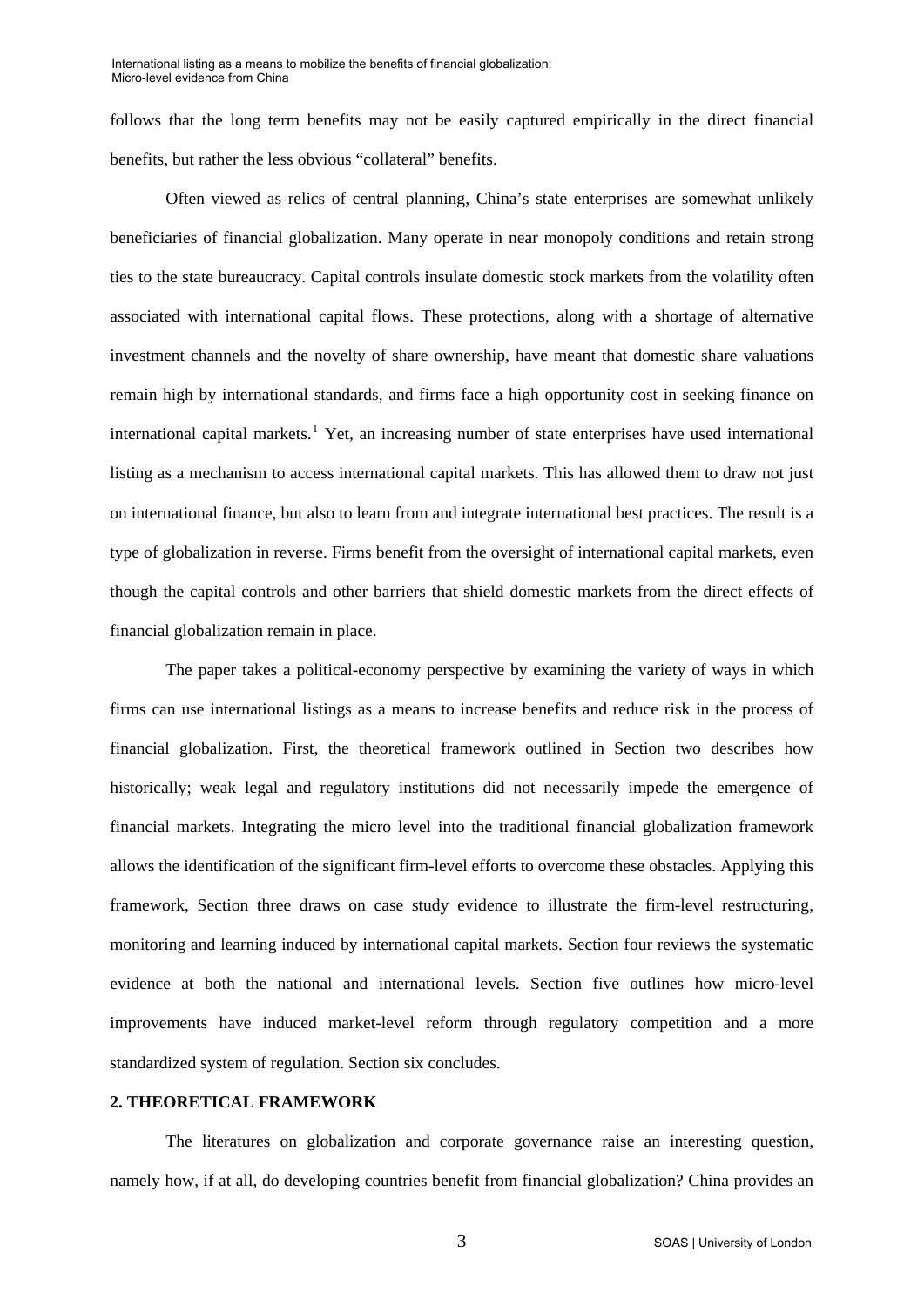important example in this context. Although there is little doubt that China has benefited from international trade, its growth does not necessarily fit with standard theory (Allen *at al*, 2005). China's industrial capacity and economic growth were achieved behind high barriers (Wade, 2004). Much of the reductions in poverty occurred during agricultural de-collectivization, rather than during the subsequent trade-opening phase (Ravallion, 2006). The Asian Financial Crisis illustrated the vulnerability of China to financial crashes and the fragility of China's financial institutions (Nolan,  $2004$  $2004$ ).<sup>2</sup> In addition, political liberalization in favor of democracy and the rule of law has been limited. It would therefore be natural to assume that China does not meet the institutional thresholds deemed necessary to benefit from financial globalization. Yet, studies of China's internationally listed enterprises, regarded as China's leading corporations, suggest that it is not a necessary condition to reach the institutional thresholds in order to benefit from the international capital markets (Sun and Tobin, 2005). Nolan (2001) suggests that although China's large enterprises still lag their international counterparts in terms of managerial competencies, they are actively engaging in, and adapting to international product markets. The following section outlines the limitations of the macro perspective for China. Secondly, a historical perspective on the evolution of the Anglo-American system of governance suggests that some answers to the question of how developing economies use financial globalization can be found by examining micro-level innovations.

#### **(a) Macro level perspectives**

The persistent efforts to address the puzzle of how developing economies benefit from financial globalization have led to a revised analytical framework that analyses the "traditional" or direct benefits alongside the "collateral" or indirect benefits (Kose *et al*, 2006, 2007; Mishkin 2006) (see Figure 1). The revised framework acknowledges the relevance of traditional direct benefits, but in the absence of conclusive empirical evidence also argues that financial globalization can act as a catalyst for certain collateral or indirect benefits. The indirect benefits of globalization include financial market development, institutional development, better governance practices and macroeconomic discipline. Attaining these benefits is however conditional on countries reaching a series of thresholds in financial development, institutional quality and governance standards.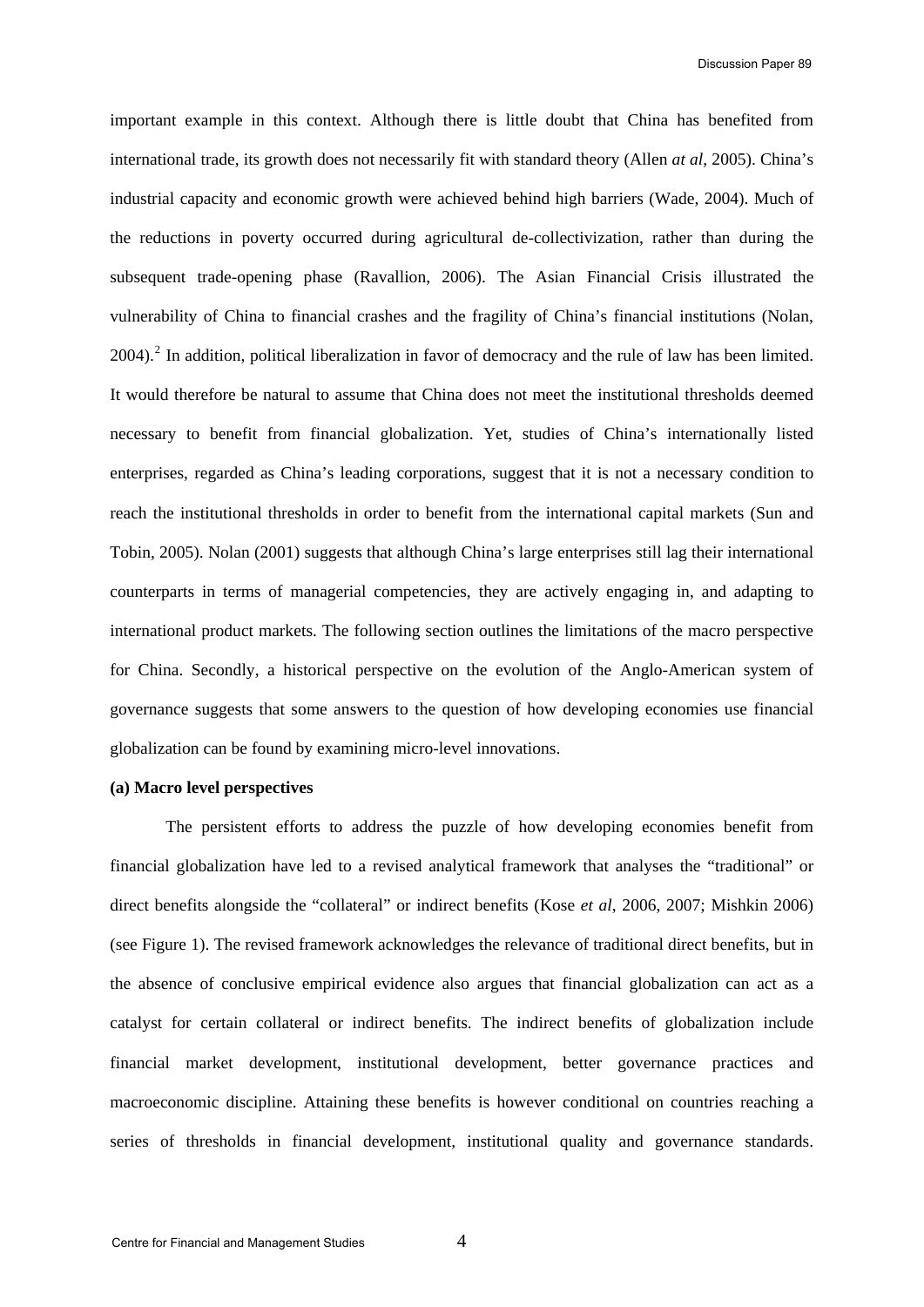Moreover "collateral" benefits often occur over the long-term and are not so easily captured empirically by standard models of financial development.

#### (*Figure 1 about here*)

For developing economies a difficulty with this approach is that attaining these thresholds involved a process of institutional evolution that took richer countries many decades, if not centuries to achieve. One of the most pressing problems facing developing economies is that of institution building (Kirkpatrick and Parker, 2004). Stiglitz (2000) points out that achieving financial market stability, even for a large developed economy, poses a significant challenge. For developing economies the challenge is magnified as the forces thought to promote governance convergence, including the presence of institutional investors, internationalization of markets, and competitive incentives, are largely absent. Even if a country succeeds in transplanting the developed market institutions, it would still have to deal with such obstacles as informational asymmetries and lack of enforcement experience (Pistor *et al*., 2000). Experience suggests that the institutions developed in richer countries do not always translate well to poorer countries; instead good institutions need to be home grown (Mishkin, 2006).

#### **(b) A historical perspective on financial globalization**

Although China's recent economic growth is often viewed as unique, the economic logic underpinning such policies as international listing is not that unlike the institutional innovations that underpinned the evolution of the Anglo-American system of governance. Although the neo-classical approach to development suggests that countries should engage in capital account liberalization in order to benefit from globalization, a second approach suggests that economic development and growth are often achieved through unorthodox institutional innovations that depart from the standard rulebook (Rodrik, 2001). A relevant example is the emergence of the Anglo-American system of corporate governance. The US corporate system, often regarded as the guardian of small investors, developed under a protectionist trade policy. The historical evolution of the Anglo-American system casts doubt upon the thesis that the US corporate form, with strong managers and dispersed shareholders is a "path dependent" political artifact (Cheffins, 2000).

5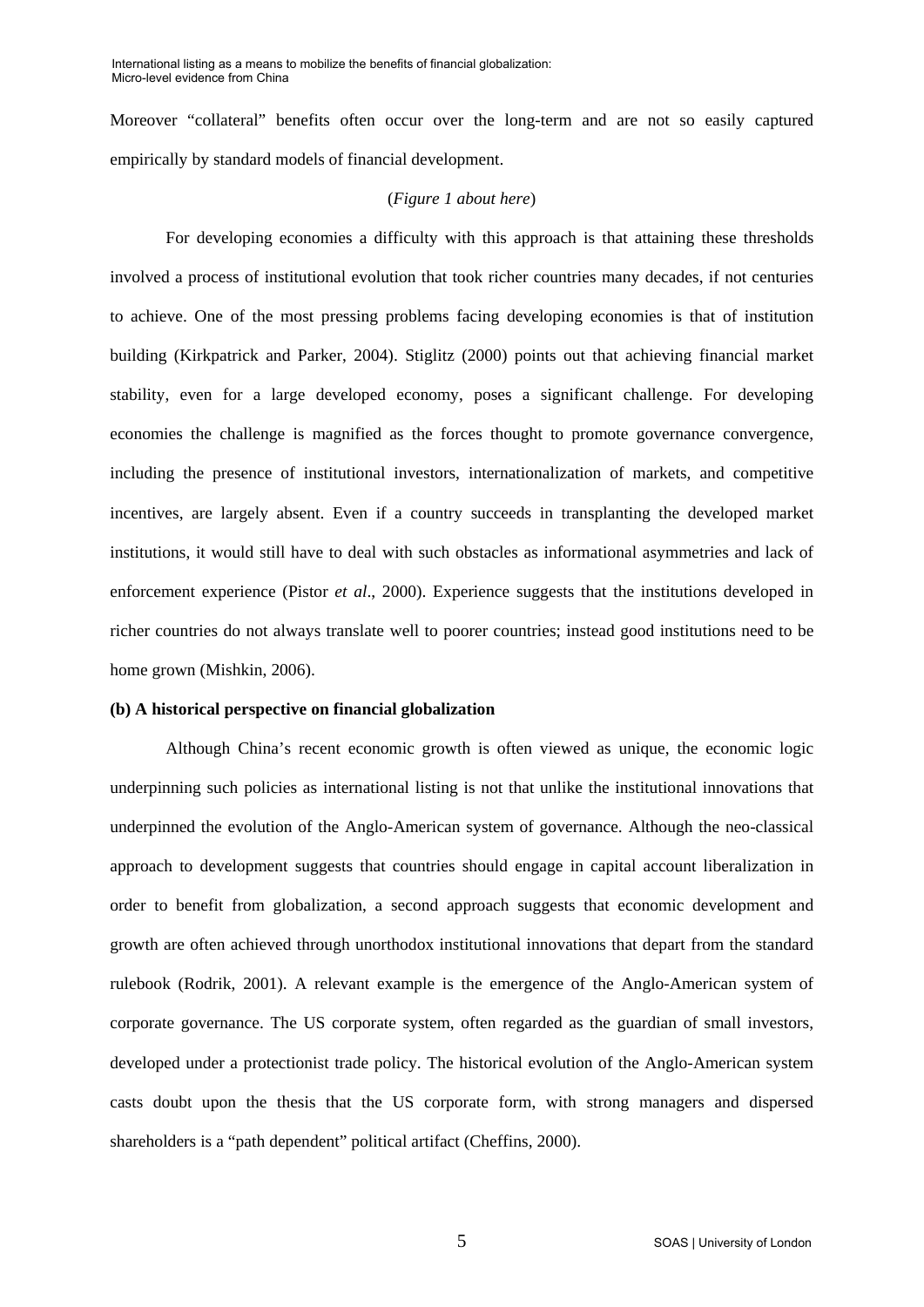Mishkin (2006) dates the first age of financial globalization to the late  $19<sup>th</sup>$  century. True, the 19<sup>th</sup> century witnessed the emergence of London as a preferred market for securities, and it attracted international listings from the US and France (Michie, 1987). However economic history indicates that large economies benefited from the so-called "collateral" effects of globalization long before this. From the  $17<sup>th</sup>$  century onwards, financial globalization aided the development of what is now regarded as the Anglo-American system of best corporate practice (Michie, 1987; Neal, 1978; Schubert, 1988). Coffee (2001, 2002) further indicates that at various stages in their history both the UK and US used micro-level innovations to become leading centers of international finance. These included borrowing financial techniques, self-regulation, and regulatory competition between stock exchanges.

#### **(c)** *A firm-level perspective of financial globalization*

Economic history and recent developments in China suggest that focusing on firm-level innovations can contribute to our understanding of financial globalization. One explanation for the difficulties of empirical studies on financial liberalization is the inadequacy of the macro-lens (Ravallion, 2006). In practice financial development not only occurs over a long time period, but in many cases stems from micro-level innovations (Glaeser *et al.*, 2004). Coffee (2001) casts doubt on the direction of the causation between legal systems and corporate governance that underpins much of the law and finance literature. Others such as Clay and Wright (2005) have demonstrated the ability of agents to organize economic activity in the absence of legal protections.

Accounting for the historical evolution of the Anglo American system of governance and recent preferences for international listing in China, our approach suggests that much can be learnt about financial globalization by focusing on the firm level. This is confirmed by studies of corporate governance practices across developing economies, which reveal a large variation in governance standards, which cannot necessarily be explained by the quality and efficiency of a country's legal institutions (Pistor *et al*, 2000; Klapper and Love, 2004; CLSA, 2004). Table 1 reports the relevant findings in CLSA (2004). It shows a significant variation in corporate governance practices, not only across different Asian countries, but also within these countries. Average company scores tend to vary in terms of country scores. Country scores measure such issues as rules and regulations, enforcement, political and regulatory culture. Company scores also vary considerably in terms of upper and lower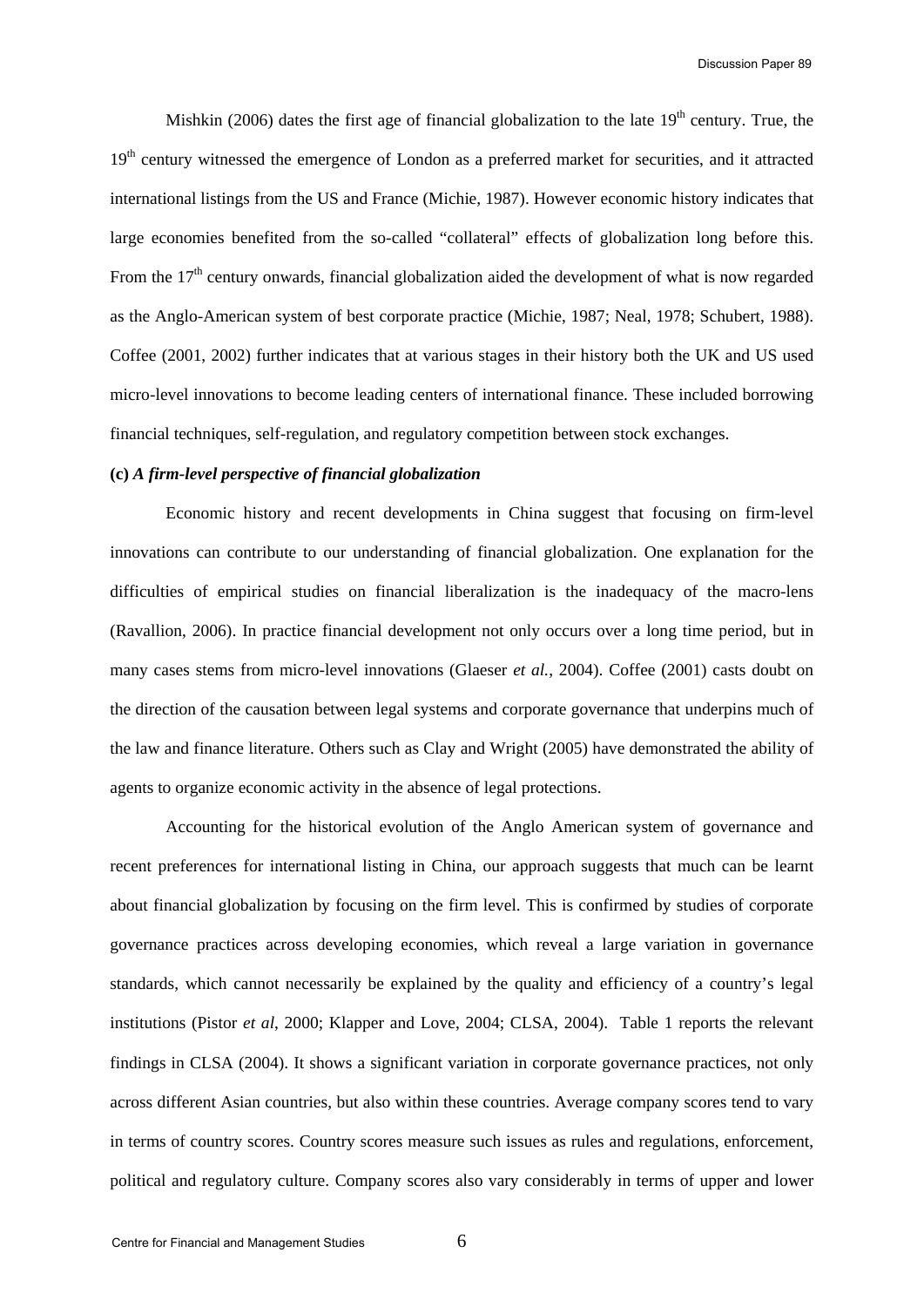quartiles. Developing economies such as the Philippines, India, China and Indonesia show a marked variation between the governance practices of companies in the upper and lower quartiles. In fact the governance practices of top quartile companies in these countries are similar to those of the more developed countries in the region. Even in more developed market economies such as Hong Kong and Singapore, there still exists a variation in governance practices although these tend to be lower than in developing economies. This indicates that the relationship between governance institutions and firmlevel practice may be less clear-cut than is assumed by legal and political perspectives. In the absence of reaching institutional thresholds, many firms have already achieved the standard of corporate governance that would enable them benefit from financial globalization.

#### (*Table 1, Figure 2 and Table 2 about here*)

To account for the variations outlined above, the framework outlined by Kose *et al*. (2006, 2007) can be further modified by adding a firm level (see Figure 2). At the firm level, innovative firms that are willing to bond themselves and commit to higher standards of governance can overcome the barrier of institutional thresholds. By using intermediary mechanisms to by-pass threshold conditions, firms have the potential to benefit from both direct and collateral benefits of globalization. Direct benefits include finance, the standardization of property relations and better financial performance. Collateral benefits include regulatory competition, improved disclosure and transparency, better longterm access to capital and technology, organizational learning, and knowledge assimilation.

Whereas the macro-level approach views improvements as immediate once the threshold conditions are met, the micro level approach views such improvements as a consequence of longerterm commitments to better practices. There is certain inevitability in the macro-level approach, as good institutions lead to better performance with little said about how good institutions are developed. From the micro perspective, the intuition is that better institutions will follow micro-level innovations. Overtime, collateral benefits should spill over into the domestic economy thereby influencing the development of domestic institutions, driving further reform over the long term. For example, international listings should lead to the transfer of better business practices to the domestic economy and induce regulatory competition between stock markets. This incremental view of financial globalization is more consistent with the historical perspective on financial development, which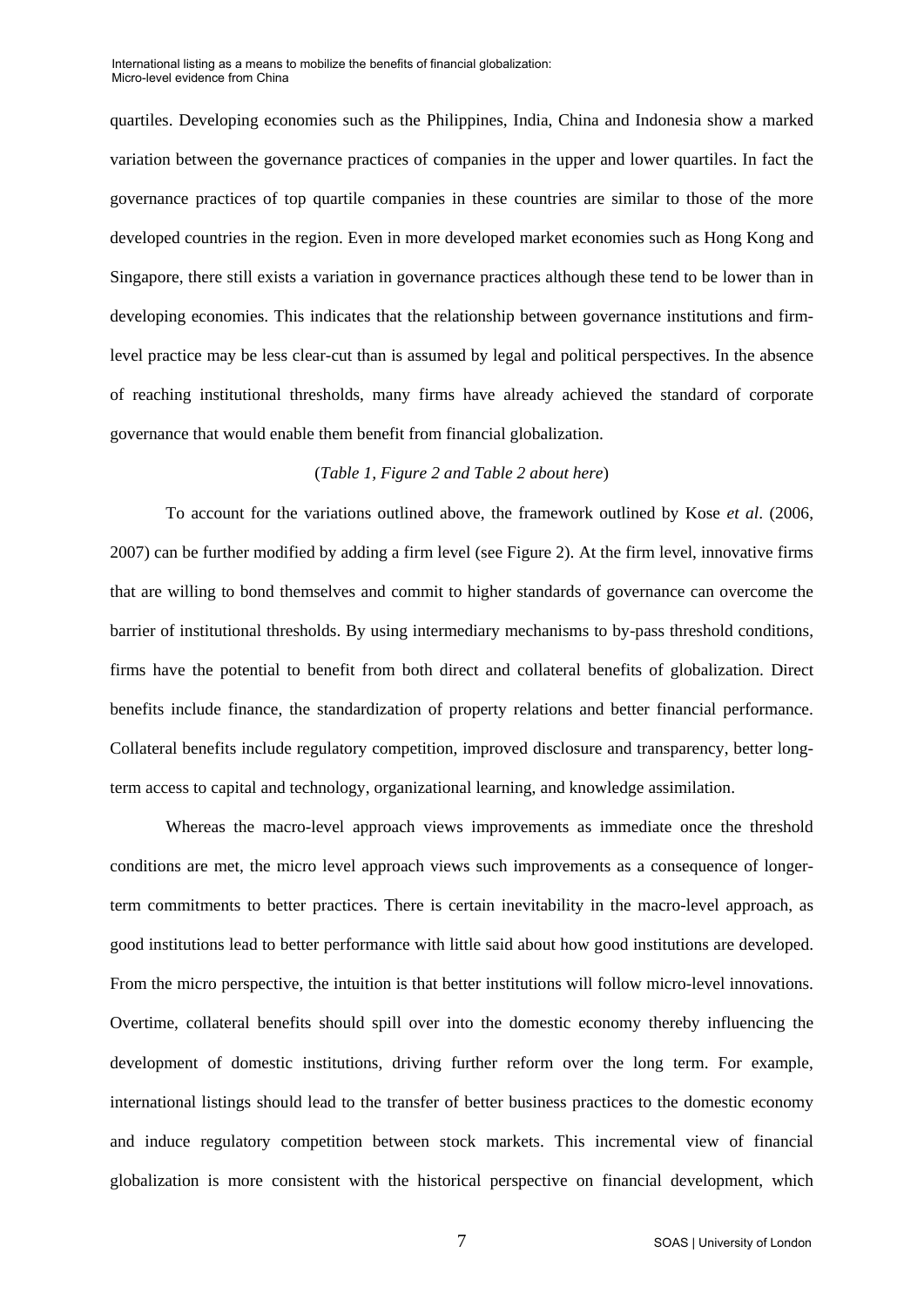Discussion Paper 89

suggests that legal and political institutions tended to confirm what had already been decided in the market place.<sup>[3](#page-36-1)</sup> Compared to the neo-classical approach, the benefits of financial globalization are achieved in reverse, and over a longer period.

#### *(d) Financial globalization in China's large SOEs*

The histories of financial development in the US and UK underscore the importance of incremental innovations at the firm and institutional level. These facilitated the borrowing of international financial techniques, the raising of large amounts of capital and ultimately led to the formation of the Anglo-American system of corporate governance. In a similar manner, China's large enterprises have attempted to overcome weak domestic institutional structures by drawing on international capital markets, particularly Hong Kong (Table 2). From 1993 onward some 100 Chinese enterprises (mainly sate-owned, i.e., SOEs) have listed foreign or H-shares on the Hong Kong Stock Exchange (HKEx). A further 52 subsidiaries of Chinese enterprises (mainly SOEs) have incorporated in Hong Kong and been listed as "red chips". The first group of SOEs listing overseas did so at a crucial time. China had no securities law, the CSRC was barely in existence and the central government was the only authority that could sanction international listings. Although Hong Kong represented the major destination for Chinese listings, the global appeal of international listing is illustrated in statistics from the Hong Kong Securities and Futures Commission (HKSFC), which show that between July to November 2005, 32 mainland enterprises (H-shares and red-chips) were simultaneously traded in Hong Kong, the US and UK.<sup>[4](#page-36-1)</sup> For these companies, 79% of the total trading value took place in Hong Kong, with 7.5% and 14% taking place in the UK and US respectively, further underscoring the importance of the Hong Kong market as a destination of choice for Chinese listings.

The attractiveness of the Hong Kong market is underpinned by strong practical benefits. Schenk (2007) points out the long history of financial relations between Hong Kong and the Mainland. These relations predated the foundation of the PRC and survived the nationalization of China's financial system during the 1950s and the radical Cultural Revolution of 1966-76. For the Mainland, Hong Kong offers access not just to finance and a wider investor base, but also the opportunity to integrate better corporate governance standards and gain greater international visibility. For Chinese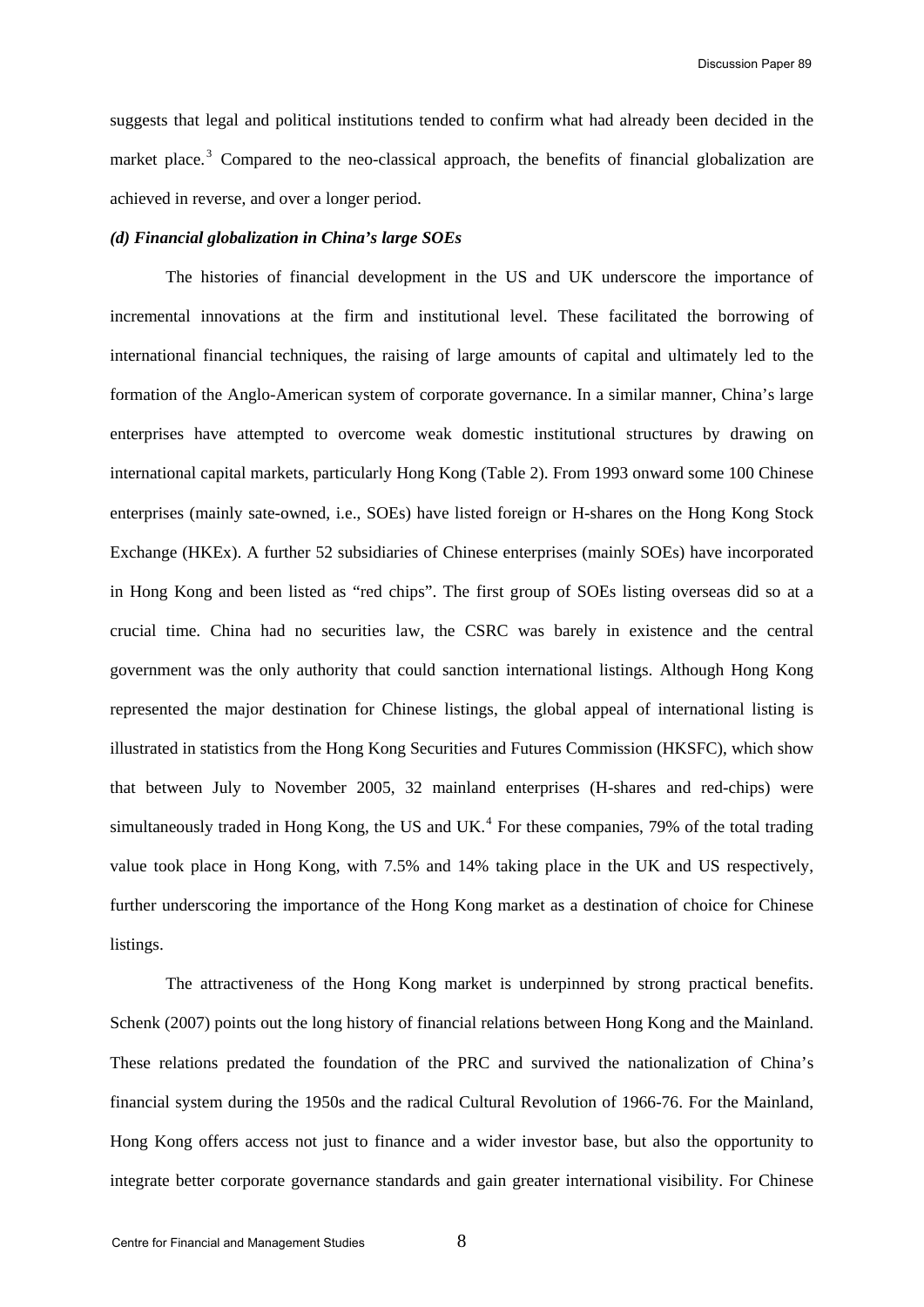International listing as a means to mobilize the benefits of financial globalization: Micro-level evidence from China

firms, Hong Kong's position as a center of finance and its proximity and affinity to the Mainland give it considerable competitive advantages over competing stock exchanges in London and New York. Hong Kong's non-prudential regulatory approach is arguably much more conducive to Mainland enterprises, than the more arduous prudential supervision of the New York market. Nevertheless, just in the same manner that leading US firms gravitated towards more developed capital markets and bound themselves to high standards of governance at the end of the  $19<sup>th</sup>$  century, leading Chinese firms have shown a remarkable willingness to list on the Hong Kong market and comply with the high standards demanded. This is consistent with the findings of Pagano *et al* (2002) who show that firms from countries with weaker shareholder protection are more eager in seeking foreign listings.

Just as financial globalization can create problems for developing countries, it can also create firm-level mismatches. Weak property rights and jurisdictional issues can limit cross-border monitoring by international institutions. The task of protecting shareholder's rights in overseas listed firms that have the bulk of their assets in Mainland China is made more complicated by difficulties in establishing the rights of competing claimants. This is particularly problematic in Mainland subsidiaries where property rights are less well defined.<sup>[5](#page-36-1)</sup> Orders against the reporting of certain cases mitigate the effectiveness of improved disclosure.<sup>[6](#page-36-1)</sup> International Listing also creates specific challenges for bureaucratic styled management. There is an inherent misalignment between the traditional "political skills" of SOE management and the expectations of international investors. Reforms created ambiguities as to how former bureaucrats were to behave under market conditions and how they could be trained to do so (Hsu, 1991). There is also a large political cost to financial globalization. China's internationally listed enterprises are ultimately subject to the political control of the Chinese Communist Party (CCP). Threats to this control or the revelation of corruption carry an implicit political cost. However, regardless of the costs associated with financial globalization, the CCP appears to have recognized that at the firm level there is little option but to reform.

#### **3. THE FIRM LEVEL BENEFITS OF INTERNATIONAL LISTING**

One of the most significant aspects of foreign capital is that it carries a much greater obligation to repay. In the Chinese context, although many international listings were capital-raising events, capital was often not the primary concern. Much more important was the range of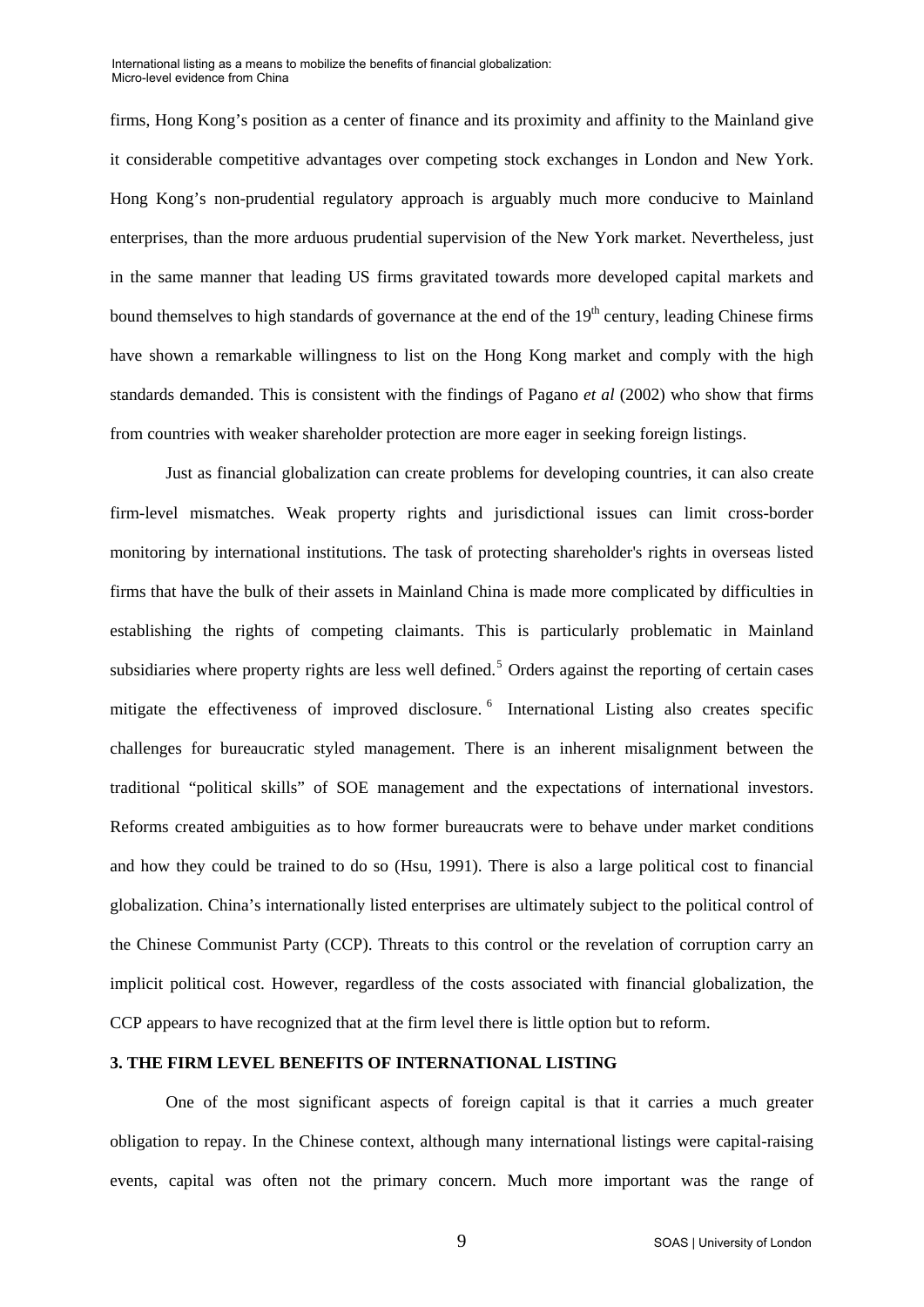commitments and opportunities that were attached to international capital. Moreover, focusing on the direct financial benefits does not conclusively answer the question of why firms access international capital markets. Drawing on the firm-level framework outlined in Figure 2, this section explores the micro level and its relationship to financial globalization. Focusing first on the direct financial benefits, it points out that there is an implicit opportunity cost to using international capital markets. This cost is however mitigated, if not completely diminished, by the improvements in governance, organizational learning, and the knowledge and technological transfers that accompany international listing.

To illustrate how this occurs in practice, we first draw on case studies of firms in three centrally regulated sectors: banking, telecommunications and petrochemicals. The enterprises examined include the Bank of China (Hong Kong) (BoCHK), which, as the first international listing of a subsidiary of a state-owned commercial bank, represented a pioneering banking reform. In the telecoms sector, the international listings of China Unicom and China Mobile marked a significant departure for what was previously a political and militarily strategic industry. In the petrochemical sector the international listings of Shanghai Petrochemical Company (SPC), one of the first SOEs to list abroad, and its parent Sinopec, represented a major reform for a sector once regarded as a model of Maoist production. As enterprises that previously formed the backbone of central planning, the selected cases were somewhat unlikely participants, let alone beneficiaries of financial globalization. Yet, in each case international listing was used to achieve outcomes that are typically associated with reaching institutional thresholds of legal and regulatory development.

From a methodological perspective case studies are particularly suited to identifying microlevel changes as they have apparent advantages where qualitative data prevail and there are more variables than data points. Case study data include formal semi structured interviews with enterprise directors and regulatory agencies, in addition to published data. A potential disadvantage is the question of how representative the cases are. The cases we selected are representative of their respective sectors and centrally regulated sectors generally. China Mobile and China Unicom are dominant players in the telecom sector and each accounting for more than 40% of the market. Sinopec is the largest player in the petrochemical sector and controls about 51% of China's refining capacity (Kamabara and Howe, 2007). Bank of China (BoC) is the second largest bank in China with a market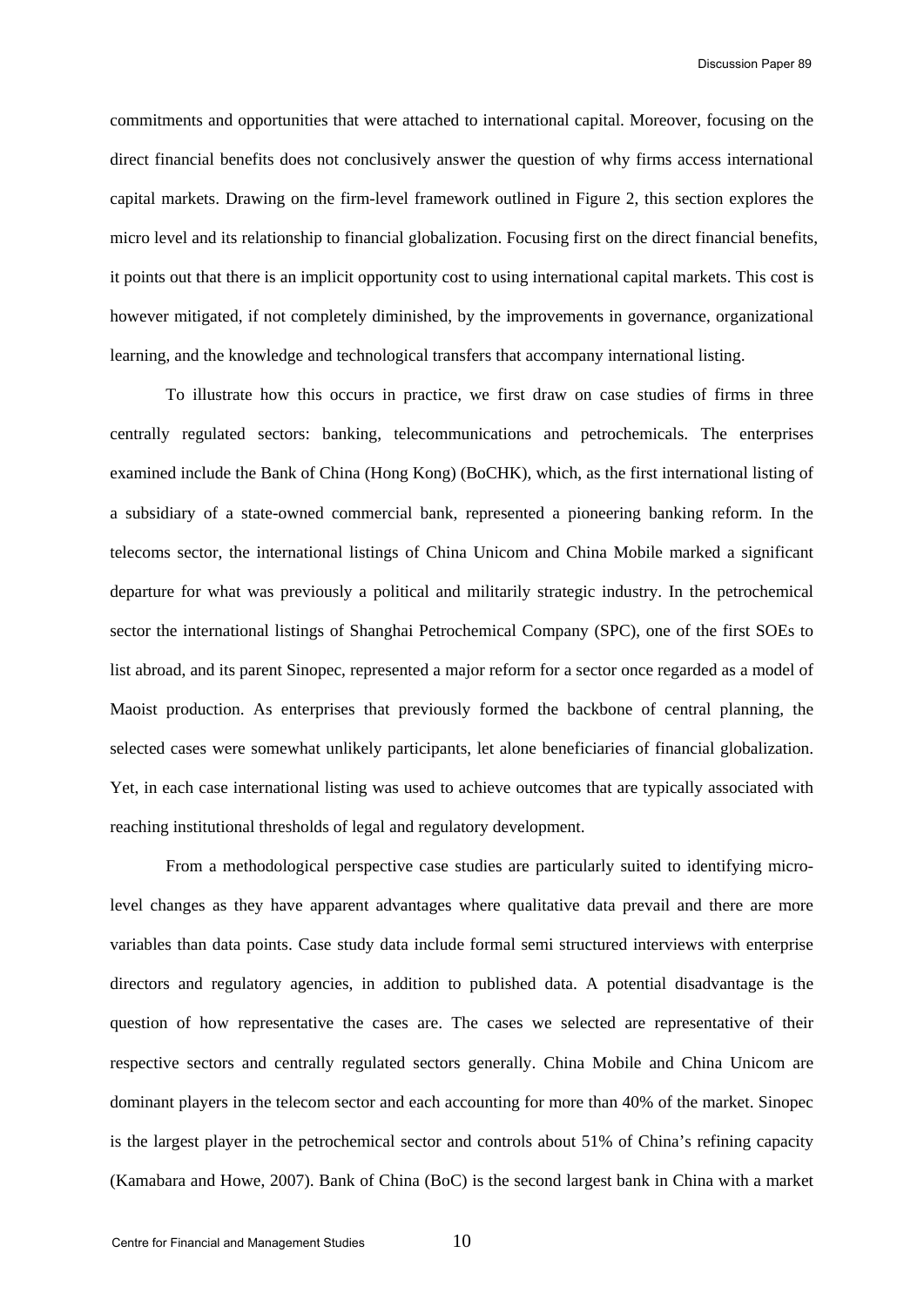share of more than 17% and BoCHK is the largest spun-off subsidiary of BoC (Sun and Tobin, 2005). To address the generalization issue, we also provide survey type evidence at both the national and international levels in section four.

#### *(a) The direct financial benefits*

The traditional view of globalization typically emphasizes the potential financial benefits for developing economies (Figure 1). While international listing has undoubtedly been successful in terms of the volume of capital raised (Table 2), the overall financial benefits are not conclusive. Enterprises listing in Hong Kong faced a large opportunity cost relative to listing on Mainland stock markets. Better share price performance, higher valuations, and cheaper finance without the transaction costs associated with international listing, could have been achieved using domestic capital markets. Throughout the 1990s and into the early 2000s, enterprises listed on Mainland markets traded at much higher multiples (cf. Figure 3). In 2000 the Price Earnings ratio for the Shanghai Index stood at 59 times earnings compared to an earnings ratio of nine times for H-share Index in Hong Kong. The "China Enterprises Index" in Figure 3 illustrates how Chinese enterprises listed in Hong Kong were originally valued less than their counterparts in Hong Kong and Shanghai. These valuations have since converged with the Hong Kong market generally, not least because of their strong role on the Hong Kong market. Similarly, since 2003, an oversupply of poor quality shares on the Shanghai market has seen valuations decline towards Hong Kong levels. Although the opportunity cost of raising finance has declined in recently, the implication is that the finance motive should not be treated as conclusive.<sup>[7](#page-36-1)</sup>

A second direct effect of financial globalization is its effect on performance. The intuition underpinning privatization generally is that the social functions of SOEs are replaced with the objective of profit maximization. Domestic privatizations in China have typically been hampered by the problems of related party transactions and asset stripping (Green, 2004). In theory international listing provides a more credible means of monitoring management (Sun and Tobin, 2005). In practice, the post-privatization performance of China's internationally listed enterprises suggests few quick benefits from using international capital markets (Table 3). Declining average financial performance with increasing standard deviation suggest that the direct benefits of financial globalization are not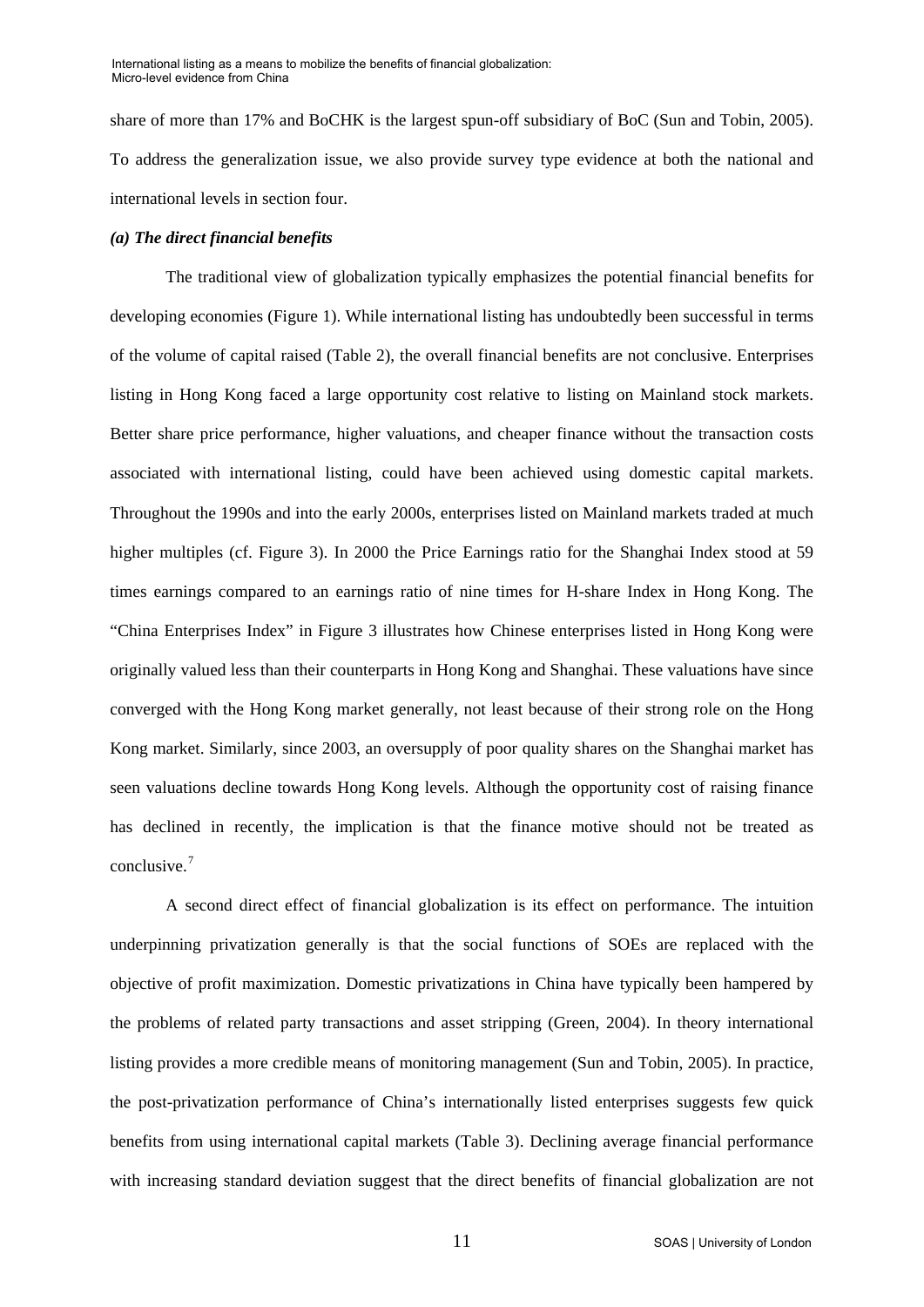Discussion Paper 89

immediately obvious, except for a few leading firms.<sup>[8](#page-36-1)</sup> Enterprises appear to have achieved pre-IPO improvements in preparation for international listing. However, similar to other studies on privatization, in many cases these improvements have hardly been maintained over the longer-term.<sup>[9](#page-36-1)</sup>

#### (*Figure 3 and Table 3 about here*)

#### *(b) International capital markets and external monitoring*

The high opportunity cost of international listing and the limited improvements in financial performance suggest that from the perspective of the firm, the rationales underpinning international listings are more complex than capital-based explanations. This view is confirmed at firm level. For firms, capital markets offered a means of devolving the supervision of enterprise reforms to external institutions. The BoCHK cites important business and self-regulatory considerations underpinning the decision to pursue an international flotation.<sup>[10](#page-36-1)</sup> From a business perspective the bank had the objective of transforming a loosely aligned business, consisting of 12 separate banks, into a structure that was capable of competing with other Hong Kong banks. A second and arguably more significant reason is that it would force the bank to adopt a more appropriate form of governance by subjecting itself to external market discipline. Inertia and bureaucratic resistance often frustrated previous attempts at reform. With international listing, the pressure comes from an external source. A crucial issue cited by the bank, was that the main emphasis of the IPO was on restructuring rather than raising equity. The bank gained no additional funds from the IPO. Interestingly an executive at the bank noted "when a firm has the maximization of funding as its prime reason for listing, there is an incentive to conceal issues…for the BoCHK, improving corporate governance was an objective so coming clean was very important."<sup>[11](#page-36-1)</sup> By putting governance reform to the fore of its floatation, the Bank effectively subjected itself to more rigorous disclosure practices.

Similar motivations are evident in the other sectors examined. An executive at Unicom, China's second largest telecoms provider noted "from an overall perspective, (with domestic listing) you would not have incremental value and exposure to standards as with international IPO." [12](#page-36-1) In this regard *international capital markets* are important, not so much for raising capital, but rather the range of commitments and learning that come with it. A deputy director at Sinopec, China's largest petrochemical refiner summed up the process by noting that while the role of the WTO is to speed up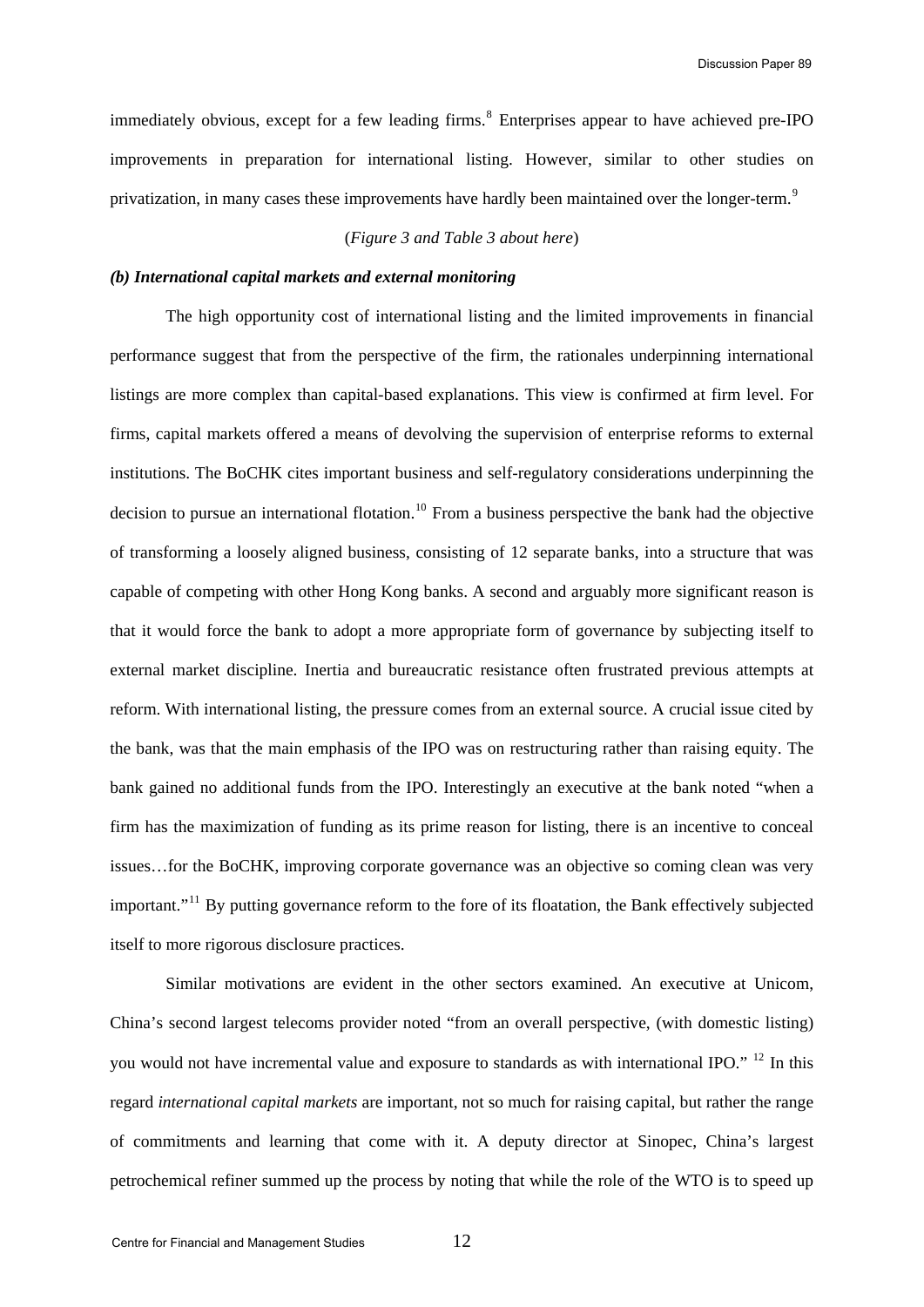economic reforms, "the purpose of listing is to reform the management of SOEs."[13](#page-36-1) Prior to listing, production units were simply obliged to report production indices and profits to the state. International listing meant that profits now had to be reported to shareholders. It also came with a commitment to reduce costs and become more transparent. Sinopec committed to cut 100,000 workers from its 510,000 strong workforce and reduce costs by US\$1.6 billion.<sup>[14](#page-36-1)</sup>

The above suggests that international listing formed part of a general long-term reform effort to subject enterprises to international corporate practices. Even before China's enterprises listed on international stock markets, most large international companies already had some sort of business dealings in China. This is important as it indications that the purpose of international listings was to bring China's large enterprises to the attention of the international investment community. Sinopec acknowledged that international listing represented a progression of political efforts to improve SOE performance. "The government wanted its enterprises to engage in international capital markets as it gave them more exposure to international business practices."[15](#page-36-1) In terms of capital, foreign investors became shareholders rather than revenue sharing partners. This is not to say that foreign investors did not play an important function. Unicom noted that the global mix of investors has created a type of dynamism within the firm that has forced management to do better. Preparation for listing induces enterprises to become more efficient and external market monitoring ensures that this efficiency is maintained.

#### *(c) Improvements in disclosure and transparency*

Although the retention of controlling shares by the state meant that the role of foreign investors was somewhat limited, international capital markets did provide an important source of external monitoring through the due diligence process. Although the HKEx is highly regarded, it is not a prudential regulator. Both the HKEx and the HKSFC rely to a large extent on the integrity of the due-diligence process.<sup>[16](#page-36-1)</sup> The due-diligence process makes it much more difficult to hide off-balance sheet commitments and guarantees to related parties. Significantly, despite the concern over related party transactions between Hong Kong listed enterprises and their mainland parent companies, securities regulators in Hong Kong reported that listed state enterprises from China were no more problematic than other classes of company listed on the Hong Kong market.<sup>[17](#page-36-1)</sup> In fact their property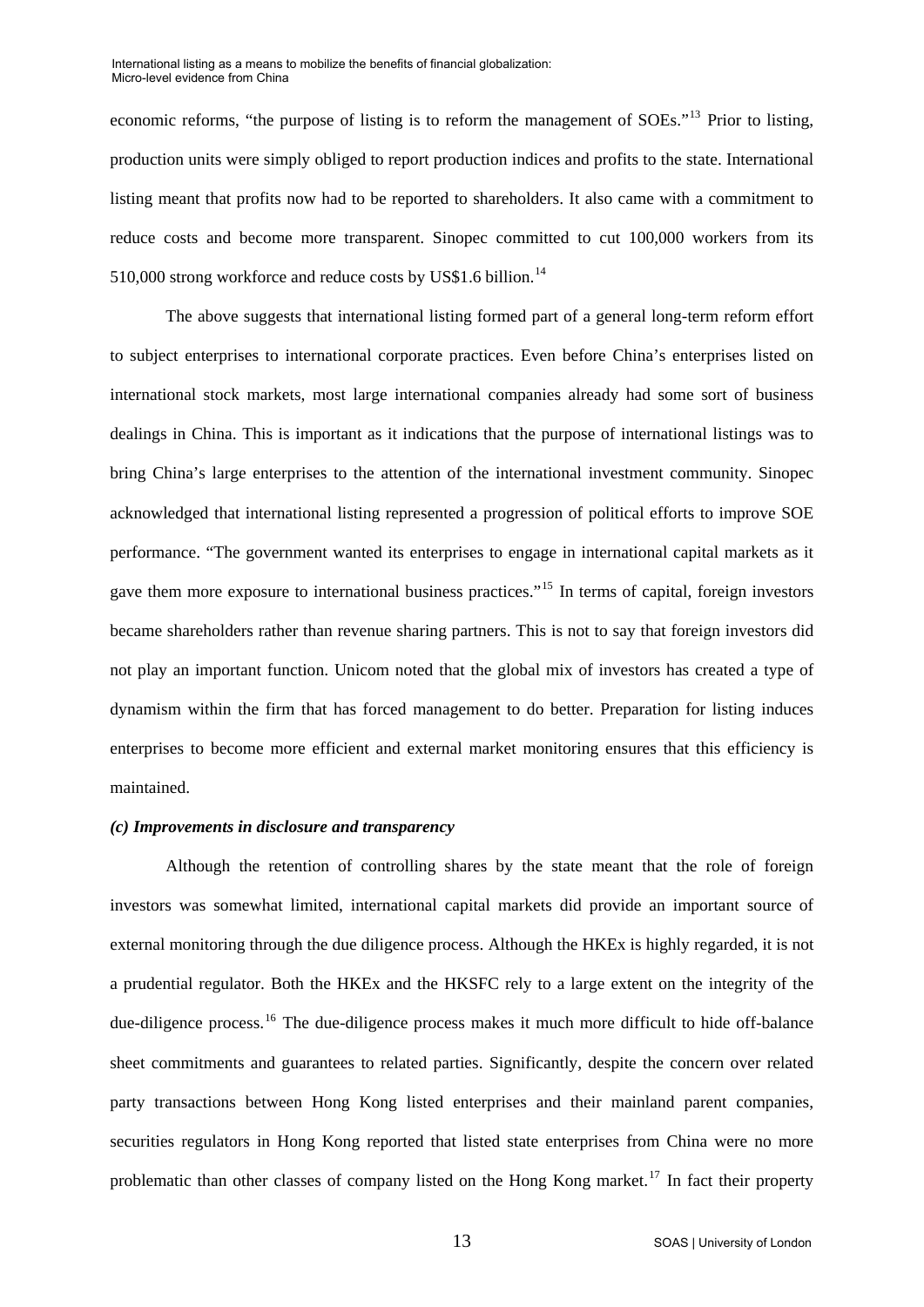rights structures were much more straightforward than the more complicated Asian family business structure, which the Hong Kong market has traditionally financed.

How the due diligence process worked in practice is clearly illustrated in the international flotation of the BoCHK in 2002. Due diligence of the bank's operations brought into the public domain significant information regarding the operation of a bank generally regarded as plagued by high information asymmetries. Preparation for listing forced a house clearing of third world practices generally, with the revelation of a range of irregularities both abroad and within the Bank's domestic operations.[18](#page-36-1) The diligence associated with listing was not a once off event. The aftermath of the IPO led to further revelation of wrongdoing. In June 2003, the bank's Chief Executive, Mr Liu Jinbao, resigned from his position and returned to Beijing as part of a "routine" transfer. Later it emerged that Liu had approved a loan to a disgraced Shanghai property tycoon. In August 2004, two of the banks Deputy Chief Executives were suspended and transferred to Beijing. This time, the offence involved the alleged unauthorized distribution for personal benefit of funds belonging to the controlling shareholder of the former constituent banks.<sup>[19](#page-36-1)</sup>

Although these events created certain jurisdictional issues, the overall effect was to send a clear signal that corruption and mal-practice were incompatible with international capital markets. Moreover the monitoring effect of international markets is much more consistent. The effect of external monitoring imposed by international capital markets is best summed up in the statement that "before listing you could do all kinds, regulation was not stringent. *Now you can't just do it your way.*  Listed companies also have an expectation to perform."<sup>[20](#page-36-1)</sup>

#### *(d) Technology transfer*

An important feature of China's large industrial enterprises is the high level of technical competence and their ability to source technology abroad. This would suggest that financial globalization was unnecessary for technology transfer. In the telecom and oil sectors, the level of internal technical competence does not appear to have been a significant constraint. Most executives at China Mobile and Unicom had long backgrounds in engineering or local postal and telegraph administrations. Management at Sinopec was comprised of engineers with vast industrial experience.<sup>[21](#page-36-1)</sup> It had also developed its own "good technology" for drilling and exploration.<sup>[22](#page-36-1)</sup> The interest in China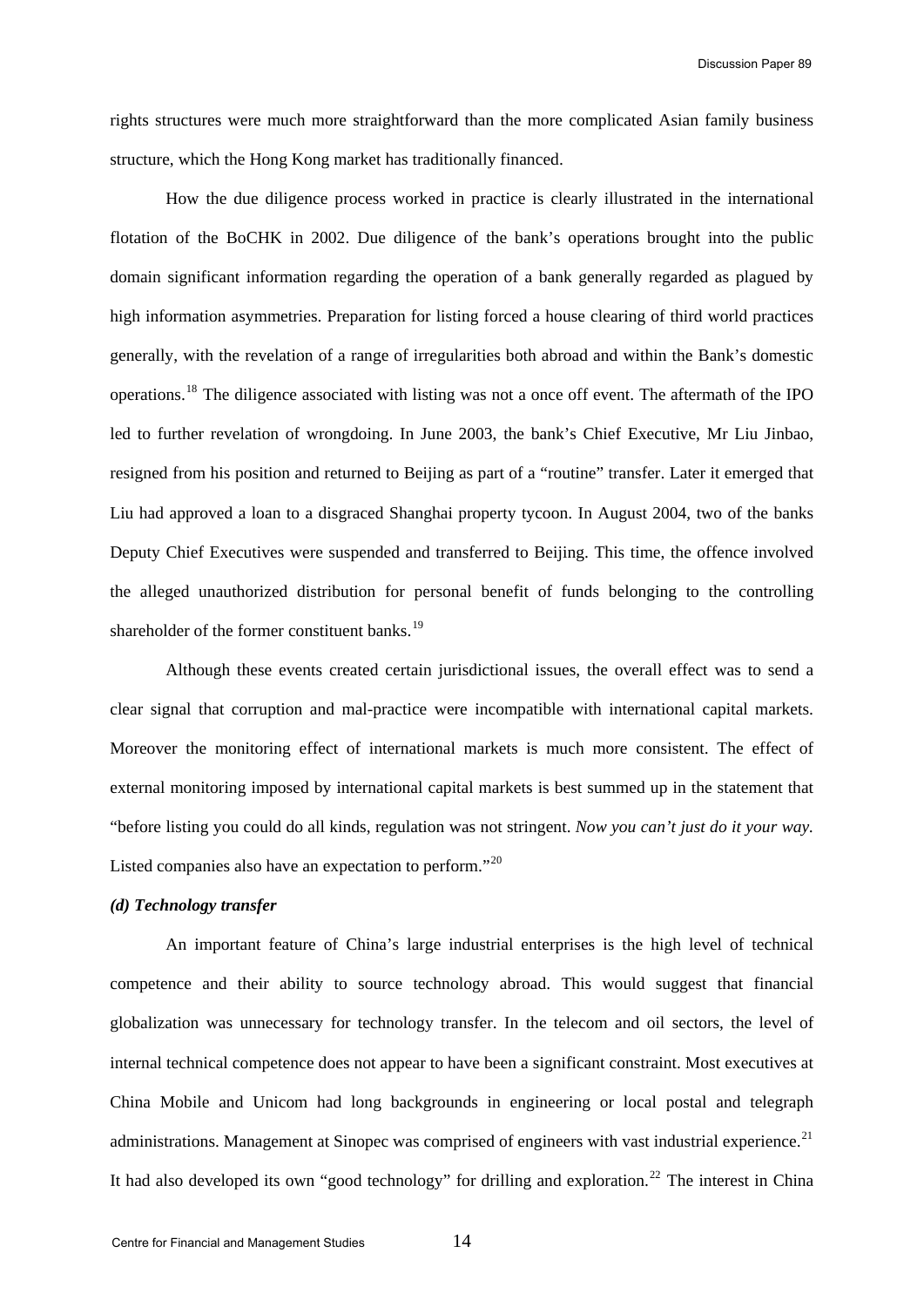shown by multi-national oil and telecoms companies meant that modern technology could be easily purchased, and was not a central motivation for listing abroad. In the telecoms sector the willingness of foreign firms to sell network technology gave China significant choice over what type of network to adopt. In the oil sector China began importing refining technology from the West as early as the 1960s (Williams, 1975). Therefore long before listing, large foreign oil companies had some business dealings in China.

 International capital markets did however offer a mechanism to access proprietary technology through improved reputation. For SOEs with ambitions to compete internationally, quality has become a key issue. New technologies are often proprietary and harder to develop domestically. Firstly, international listings provided management with the autonomy and incentives to engage international partners. Secondly, it improved their international reputation. Unicom expressed the view that the international IPO process is interlinked with technology transfer. Although technology can be relatively purchased easily, entering an international partnership offers access to a much more sustainable source of new and proprietary technology. A company with an international listing is likely to have a better international reputation and is therefore less likely to engage in potentially damaging intellectual property disputes.

In the petrochemical sector, similar motivations existed. Much of the technology upon which the sector was founded originated from the former Soviet Union and was now dated. Management also faced the challenge of substituting labor with modern technology. When Sinopec listed in 2000, it was already achieving refining yields of over 90 percent. With high levels of capacity utilization and yields, there was limited scope to increase capacity internally. The challenge was to build new capacity. $^{23}$  $^{23}$  $^{23}$ This is not so easy to achieve domestically. Chemical refining has become more technical, as refiners not only have to deal with low quality domestic inputs, but are also expected to produce to a higher standard, in order to compete with international products. As early as the 1970s, Sinopec imported refining equipment and technology from ABB, an international company specializing in ethylene purification technology. ABB later agreed to invest US\$100 million in Sinopec's IPO.<sup>[24](#page-36-1)</sup> Such leading international exploration and refining companies as Exxon Mobil, BP and Shell all took strategic shareholdings in the company's IPO. While Sinopec cited strategic investors as important for inspiring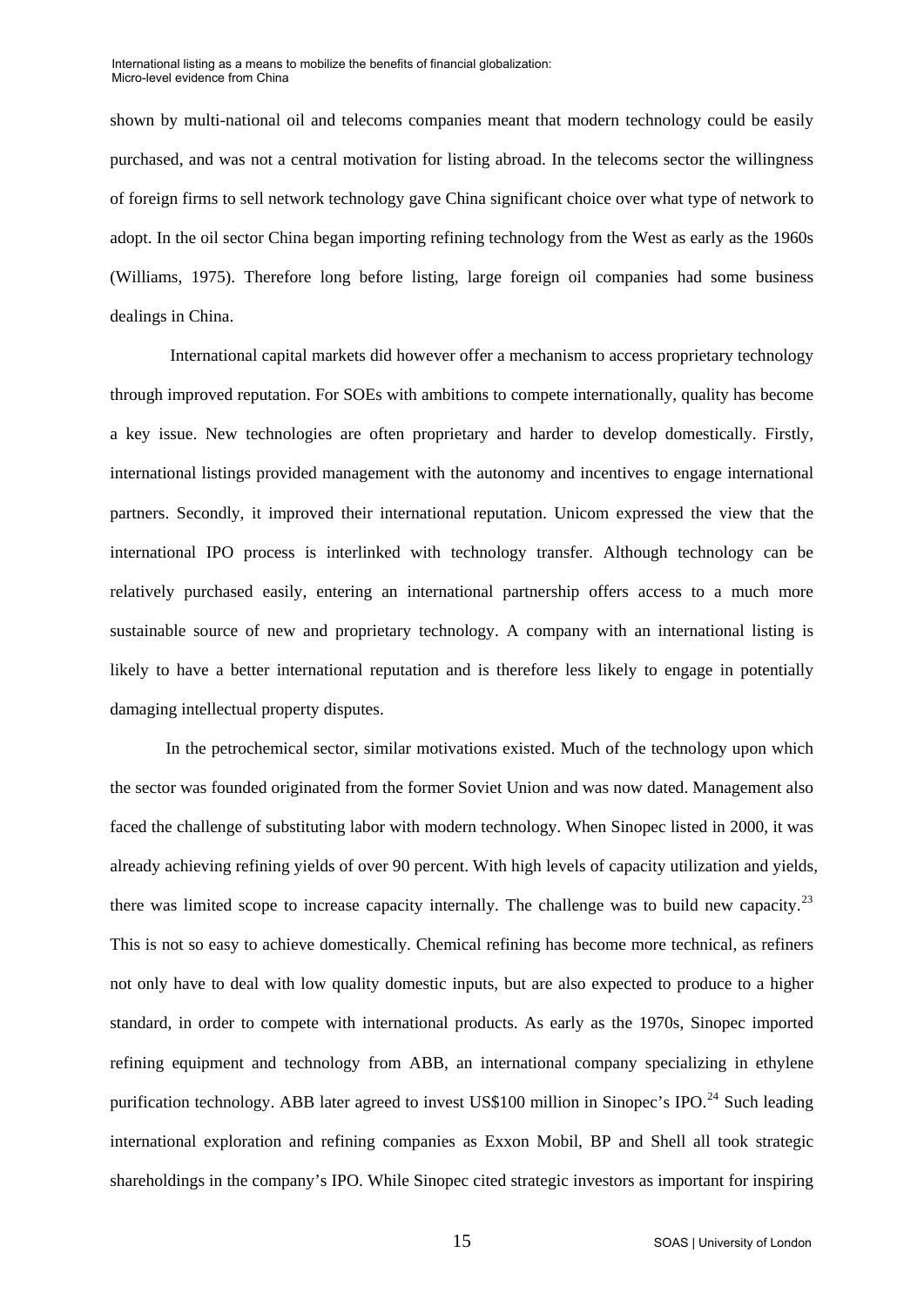investor confidence in its IPO, there is also reason to believe that they needed these companies for strategic alliances. Refining technology tends to be proprietary and Sinopec acknowledged that for technology on the chemical side it was necessary to engage in international joint ventures.<sup>[25](#page-36-1)</sup> As part of its IPO, Sinopec appeared unusually willing to grant incentives in order to encourage strategic investors. It negotiated a deal with Exxon Mobil allowing it access to a joint venture in gasoline stations.<sup>[26](#page-36-1)</sup> Exxon possessed important proprietary hydrocarbon technologies.

#### *(e) Organizational learning and knowledg***e**

China's large enterprises have used international listings to facilitate *learning* and knowledge assimilation in order to overcome deficits in managerial competencies. Conceptually, learning is reflected in an enhancement of organizational competencies, which should overtime reduce the risk of organizational mortality (Levinthal, 1991). Related to the concept of learning is that of knowledge. Amsden (2001) distinguishes between asymmetries of *information* and *knowledge*. From the perspective of transaction cost economics, financial globalization holds the prospect of reducing informational asymmetries. This however says little about the contribution of a firm's knowledgebased resources. The conceptual nature of knowledge implies that its presence will largely depend on firm-specific qualities. Like information, knowledge may also be imperfect, the implication being variations in productivity across sectors (Amsden, 2001).

Organizational learning and the assimilation of knowledge has been an implicit feature of international listing. The policy of listing smaller subsidiaries first known as "marrying the prettiest daughter first" has allowed enterprises to draw on the experiences of earlier listings. The listing of the BoCHK was viewed by many as a market test for the listing of its parent company the BoC, and the more problematic state commercial banks. After the listing of BoCHK, the BoC was restructured into a shareholding company, carried out an overhaul of top management structures,  $27$  and was listed on the HKEx in 2006. Following the experiences of BoCHK, the BOC recruited directors with international banking and regulatory experience. It also appointed directors from the BoCHK to its board in advance of listing. This allowed the BoC to draw on the knowledge and experiences gained from the listing of BoCHK. An often-overlooked feature of this approach is that it provides a promotion mechanism to reward the learning of enterprise management. The listing of the better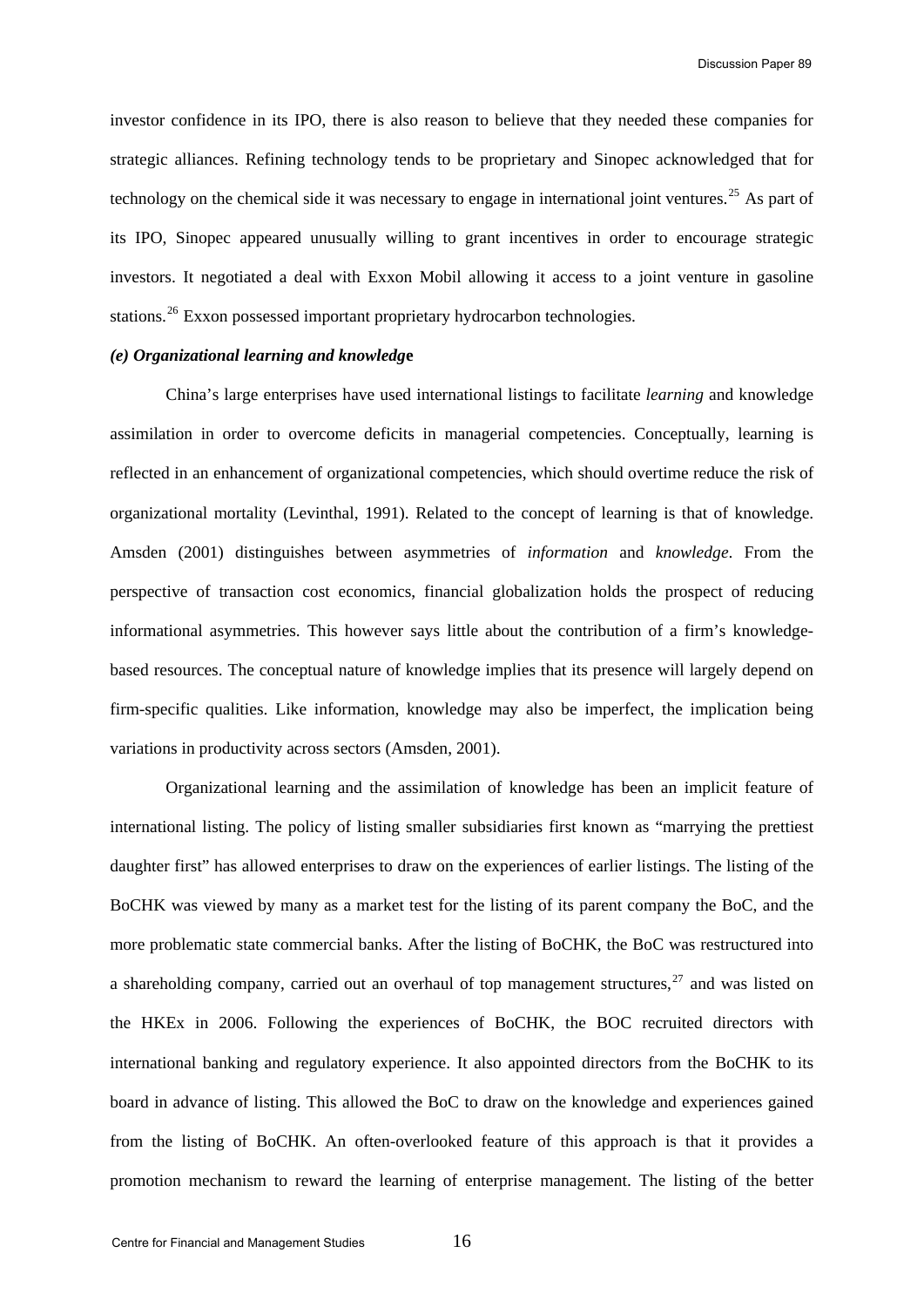performing provincial mobile licenses first in China's telecoms sector was indicative of a similar approach.

The petrochemical sector provides a specific example of how learning and knowledge assimilation occur. The listing of SPC in 1993 provided its parent company Sinopec with some valuable lessons on the functioning of international capital markets. If compared to other state enterprises that listed in the same year such as Tsingtao Brewery (110 times oversubscribed) and Guangzhou Shipyard (77 times oversubscribed), SPC at 1.2 times subscribed failed to make an impact in terms of investor demand.<sup>[28](#page-36-1)</sup> When Sinopec listed in 2000, management had much greater market experience to draw upon. In the first instance they were able to draw on the directors involved in the listing of SPC.<sup>[29](#page-36-1)</sup> In 1994, Wang Jiming, the chairman who oversaw SPC's public listing was made deputy general manager at Sinopec. Based on past experiences, Sinopec placed considerable emphasis on restructuring its operations to bring them in line with international management practices. The poor reception that SPC received taught management that an integrated structure was easier to sell to investors as it reduced overlapping functions and competition between subsidiaries. Integrating upstream and downstream operations also allowed Sinopec to absorb price increases on the input side, thus lessening its exposure to international price variations.  $30$ 

In the banking sector the emphasis has been very much on using foreign directors as an important source of introducing international banking practices. For the BoCHK international directors represented an important source of knowledge, or "a shoulder to lean on" for the "Beijing" directors.<sup>[31](#page-36-1)</sup> Since 2004 it has been bank policy to involve independent directors in the recruitment of senior management.<sup>[32](#page-36-1)</sup> Independent directors have become an integral part of the operation of the bank. Prior to their appointment, no one at the bank would have considered having meetings through English or providing translations. They have made life much easier for the "Beijing" directors, most of who are executives at the BoC, as they now have someone to turn to for advice, further enhancing learning and knowledge assimilation within the organization.

#### **4. SYSTEMATIC EVIDENCE ON GOVERNANCE**

The case studies provide micro-level evidence of *how* firms in centrally regulated sectors benefit from financial globalization. However given the uncertainties surrounding the direct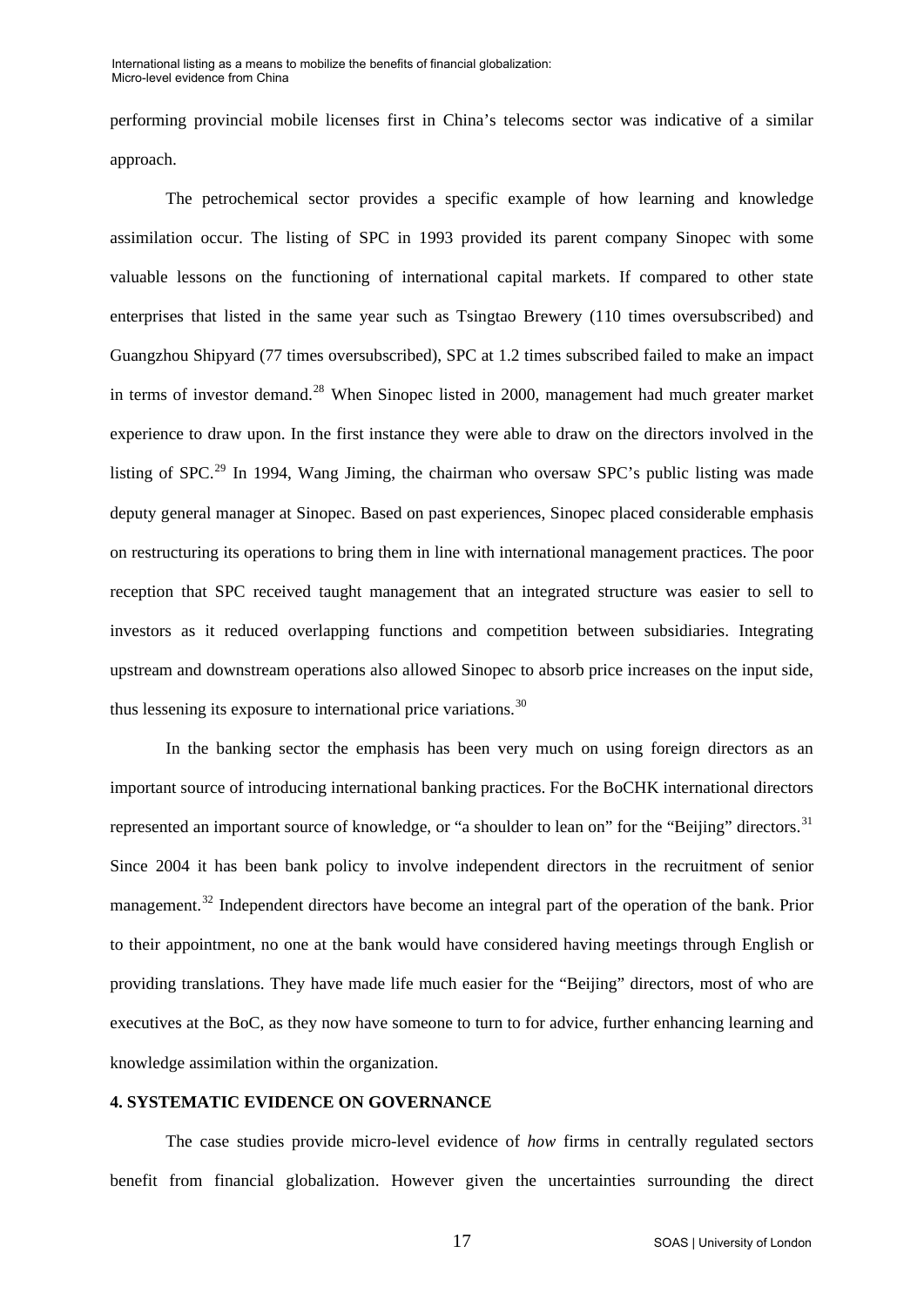"financial" benefits, it is difficult to articulate how, if at all, these micro-level innovations are leading to a systematic and quantifiable improvement. In fact the micro-level analysis suggests that improvements should be most obvious in the area of governance. To establish if this is the case, this section examines how international listing has led to a quantifiable improvement in general governance practices vis-à-vis domestic listed firms using credit ratings and survey evidence. These two sets of comparison indicate that the crucial difference lies between international and domestic listing.

In developed economies company ratings mainly provide a comparable measure of a firm's reputation and creditworthiness, given the limited measurable variations across firms in corporate governance structures and practices (Black, 2001). In contrast, in a developing economy like China, rating agents typically pay much more attention to corporate governance concerns due to the fact that the low quality of average governance practices in the economy leaves huge room for inter-firm variation. For example, of the seven firm-specific risk factors in the XFN-Far East China Credit Rating's criteria, four deal with corporate governance concerns, which include management quality, organization structure, relationship with parent company, major shareholders and government, and disclosure practices.<sup>[33](#page-36-1)</sup> As ratings are based on international criteria, they therefore provide a useful proxy for measuring the extent to which international listing has enabled China's SOEs to achieve internationally comparable levels of governance practice. XFN-Far East China Credit Rating provides comprehensive and reputable company credit ratings for China (*The Economist*, 24/05/2003). Poon and Chan (2007) present robust econometric evidence to show that this agency's rating does have information content and influences investment decisions. XFN ratings are instructive for our purpose in two ways. First, they show how internationally listed state enterprise have achieved intentionally comparable standards of governance. Secondly they illustrate a robust disparity of creditworthiness between the sample of internationally listed companies and that of domestically listed.

Table 4 reports a summary of the XFN-Far East China Credit Ratings on August 2007. Of 152 internationally listed companies, 36 (23.8%) were qualified for the PI rating (i.e. based on publicly available information). In contrast, of 1434 domestically listed companies, 164 (11.4%) were qualified for the PI rating. Of the 36 internationally listed companies with the credit ratings, 61.1% (22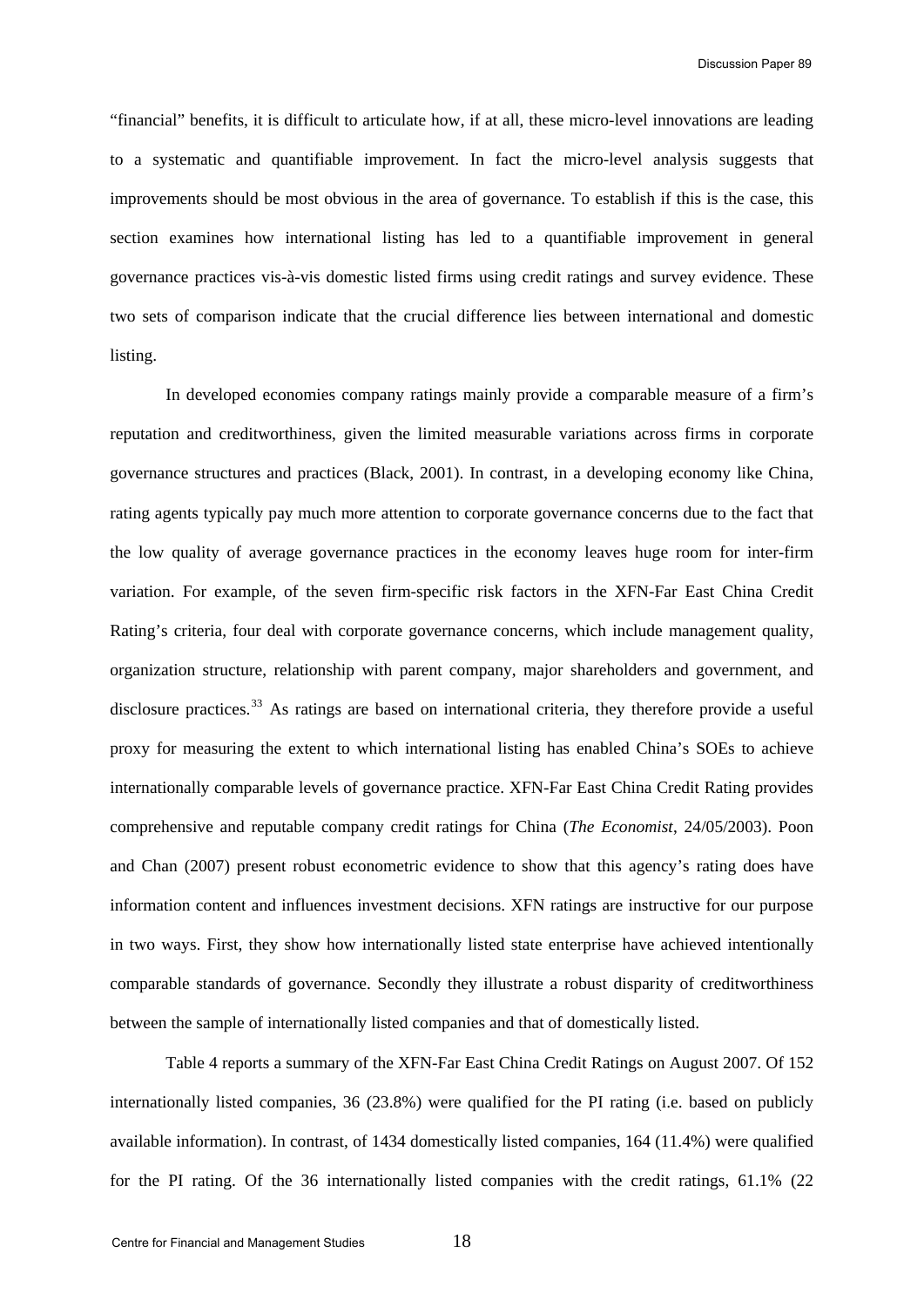International listing as a means to mobilize the benefits of financial globalization: Micro-level evidence from China

companies) achieved rating of A- or above. The corresponding figure for domestically listed peers is 28.6% (47 companies). Table 4 also shows that the numbers of domestically listed enterprises figure much less prominently in the highest ratings. None of the domestically listed enterprises achieved the top rating of AAA and only one achieved AA+. In sharp contrast, four internationally listed companies achieved AAA and the other two achieved AA+. In addition, an intra-industrial comparison indicates that except for five cases in the automobile, electric appliance, iron and steel, and telecom, internationally listed companies typically achieved a higher or equal rating in comparison with their industrial peers which listed domestically.

The above disparity is also reflected at the international level. The United Nations Conference on Trade and Development (UNCTAD) conducted three surveys in 2004, 2005, and 2006 respectively to review status of corporate governance disclosure. The survey at each time drew sample firms from the top ten largest enterprises within each region and chose a sample size of about 100. Three reviews consistently suggest that SOEs with only a domestic listing have a tendency towards lower rates of disclosure than those with an international listing, and that internationally listed SOEs tend to have rates of disclosure comparable to global best practice, while non-listed and only domestically-listed SOEs tend to be among those with the lowest rates of disclosure (UNCTAD, 2006).

Taken together, the above evidence indicates that even in an economy with weak legal system and weak norms governing behavior of corporations and their insiders, individual corporations can take it upon themselves to achieve better governance practices and higher credit ratings, thereby reducing their costs of capital financing. Such a self-selection process may be regarded as problematic in a pure statistical sense; it however does represent a strategic move for innovative enterprises to distinguish themselves from their local peers and is consistent with the evolution of the Anglo-American system.

#### **5. MARKET LEVEL IMPROVEMENTS**

While micro level evidence indicates that international listing has enabled firms to improve their benefits from financial globalization, less clear is how these benefits can induce market level improvements. At the outset, equity market liberalization has been limited and capital account transactions are tightly controlled. There also remain considerable social, economic and historical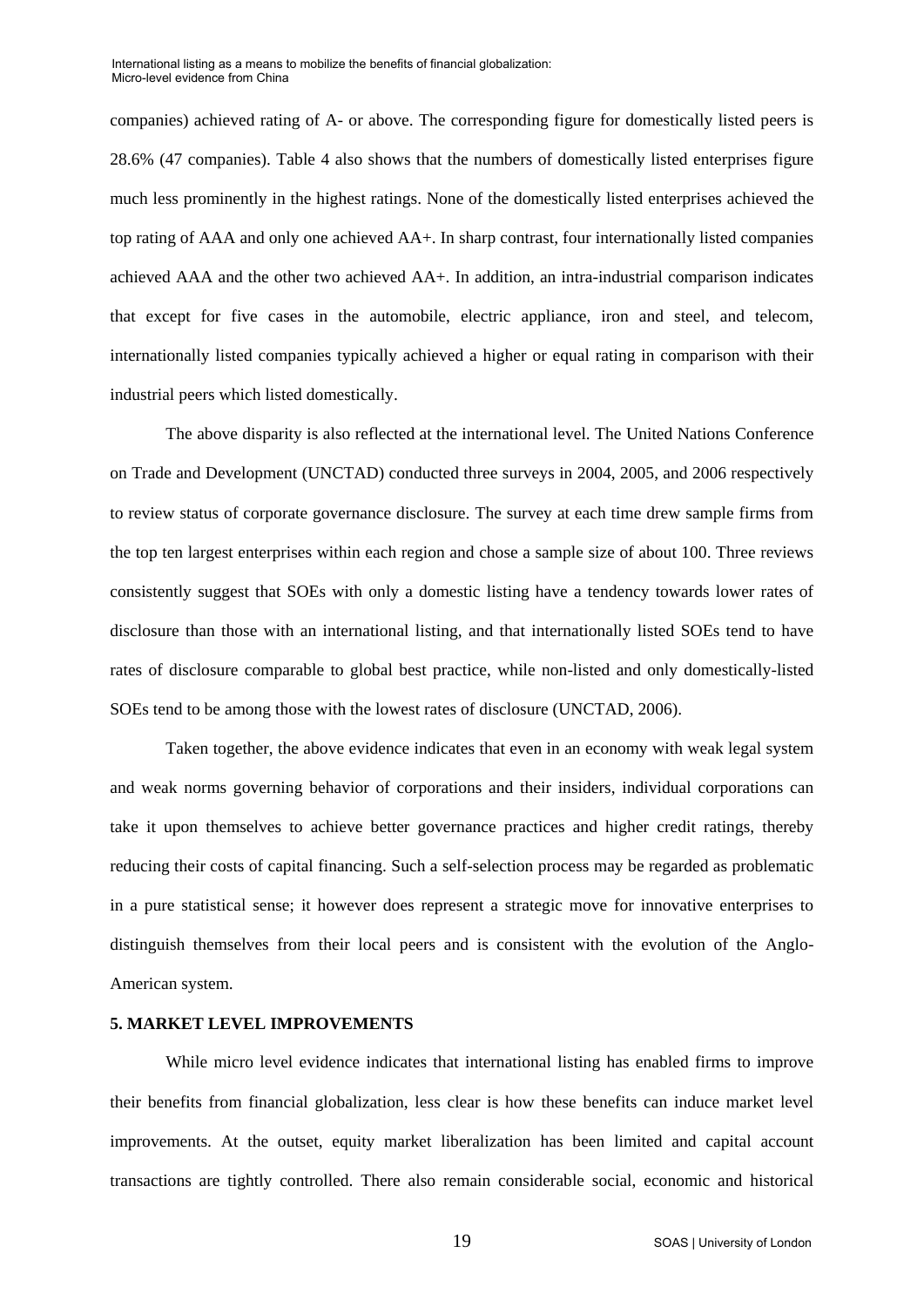obstacles at every level to better corporate practices. Prior to the 1990s, little market-based cooperation or oversight existed. However just as financial globalization has induced reform at the firm level, it has also injected an element of dynamism into domestic institutional reforms. Two developments related to international listing are important in this context. First, the migration of Chinese companies towards Hong Kong and New York has created a more competitive environment for listings and equity investments. Coffee (2002) differentiates these improvements, which he refers to as *regulatory competition*, from the type of firm bonding outlined in the previous two sections. Regulatory competition is driven by efforts to stem the migration of companies abroad and is characterized by the move towards higher standards in domestic markets. Secondly, the listing of firms abroad and their exposure to international standards has led to a demand for greater standardization in the domestic business environment. The appendix outlines the key events marking China's regulatory evolution and market level improvements. The following two subsections provide a more detailed assessment.

#### *(a) Regulatory competition*

As noted earlier, the emergence of NYSE at the end of  $19<sup>th</sup>$  century was underpinned by its ability to market itself as a listing destination for good quality shares. By offering shareholders strong protection, the NYSE became one of the words leading markets, stemming the migration of US firms to European financial centers. To this day the NYSE continues to be viewed as a guardian of investor interests. The migration of better governed enterprises to Hong Kong and other international financial markets presents China's stock markets with a similar challenge. Xi (2006a) argue that one of the effects of economic globalization is that it has put the CSRC under competitive pressure to adopt higher standards of corporate governance. China's response has been significant not just for the measures introduced but also to the extent that they have followed the US model of mandating corporate governance practices.

China's first securities legislation was introduced in 1999 and a code of corporate governance for listed companies followed in 2001. Both were essentially codes of best practice based on international practices. The Securities Act of 2005 went a step further by increasing the level of legal protection afforded to individual Chinese investors. It prohibits any publicity or leaking of information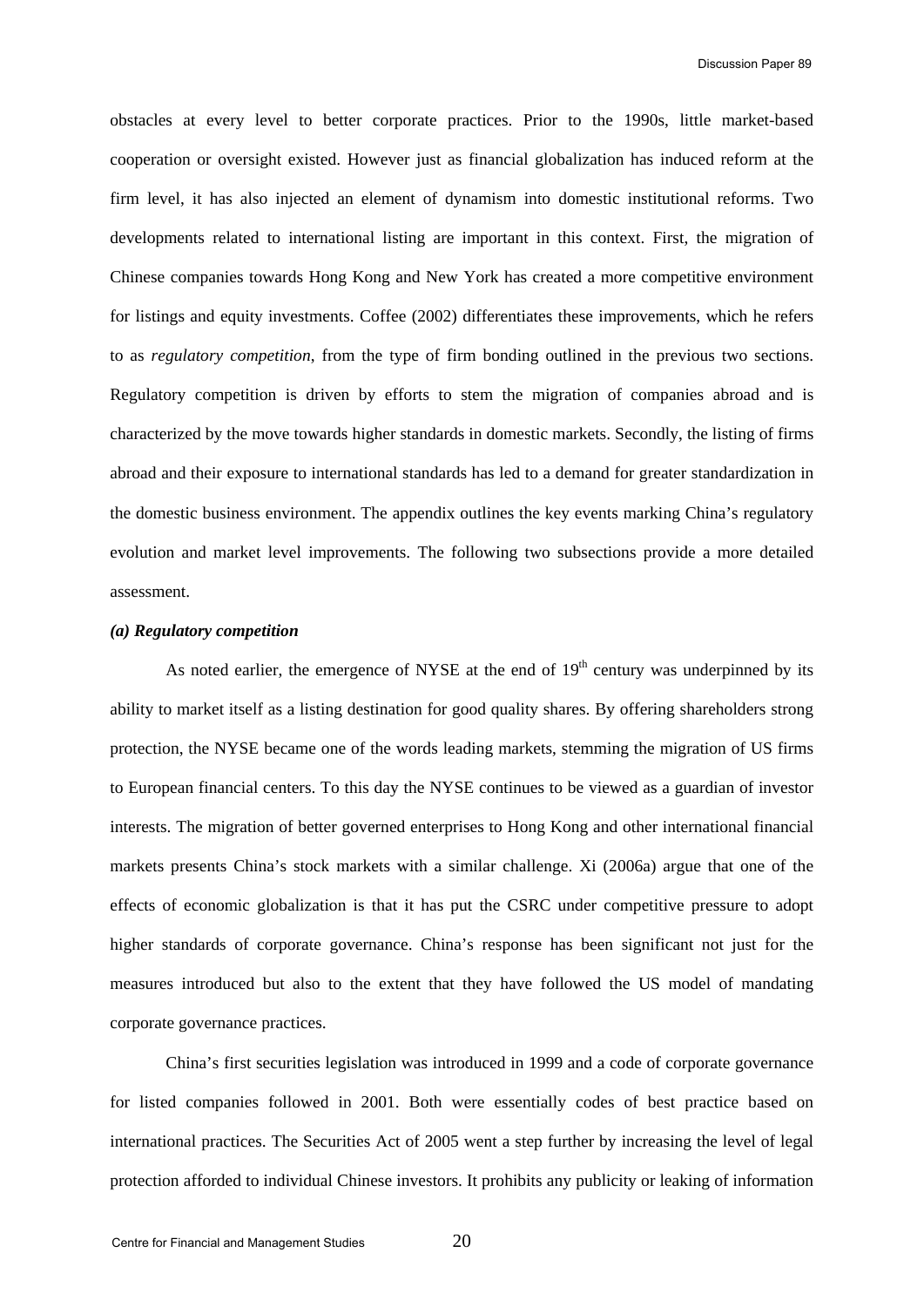International listing as a means to mobilize the benefits of financial globalization: Micro-level evidence from China

before such information is announced, standardizes securities dealing and underwriting and penalizes issuers for use of funds in ways other than stated in their offering documents (Wu, 2006). It empowered investors to seek damages for losses incurred against insiders who trade on inside information (Xi, 2006b). However one of the most significant reforms was the mandatory requirement that at least one-third of the board be independent, and that listed companies create audit and remuneration committees, both of which would have a majority of independent directors (Xi, 2006a). In addition boards were required to have a supervisory board, similar to that of German corporations. Company Law was also reformed with a revised law coming into force in January 2006. This reduced the all powerful role of the chairman by providing that a director or manager may serve as the legal representative of the firm (Wu, 2006).

Not only was the codification of board structure in law unprecedented, but it also signaled the clear intention of Chinese regulators to move towards a type of prudential market regulation typically associated with the US. China's mandatory approach to board composition is somewhat similar to the rational followed in the US where the legislature has acted when the interests of investors and the integrity of markets are perceived to be at risk. The Sarbanes–Oxley Act of 2002 mandated much corporate governance including the structure of boardroom committees (Roe, 2005). Although it is widely acknowledged that enforcement problems and the misalignment of incentives remain, financial globalization has undoubtedly induced regulatory competition in China even though many restrictions on capital flows remain.

#### *(b) Standardized regulation*

The second market level effect has been more subtle. Because of enforcement problems, codifying corporate governance requirements in law is likely to have limited effects in the short term. Indeed early utility regulation in the US emerged as a response to market developments, and a crystallization of public opinion against monopolists, rather than a legal abstraction (Dillon, 1925). Firms often demanded regulation as a means of avoiding competition (Demsetz, 1968). Ultimately to be successful, regulations need to be enforceable. The success of the "regulated monopolist" in the US was dependent on the establishment by the state, of a legal system and pricing structure that was supportive of innovation and competition (Bates, 1997). International listing has witnessed increased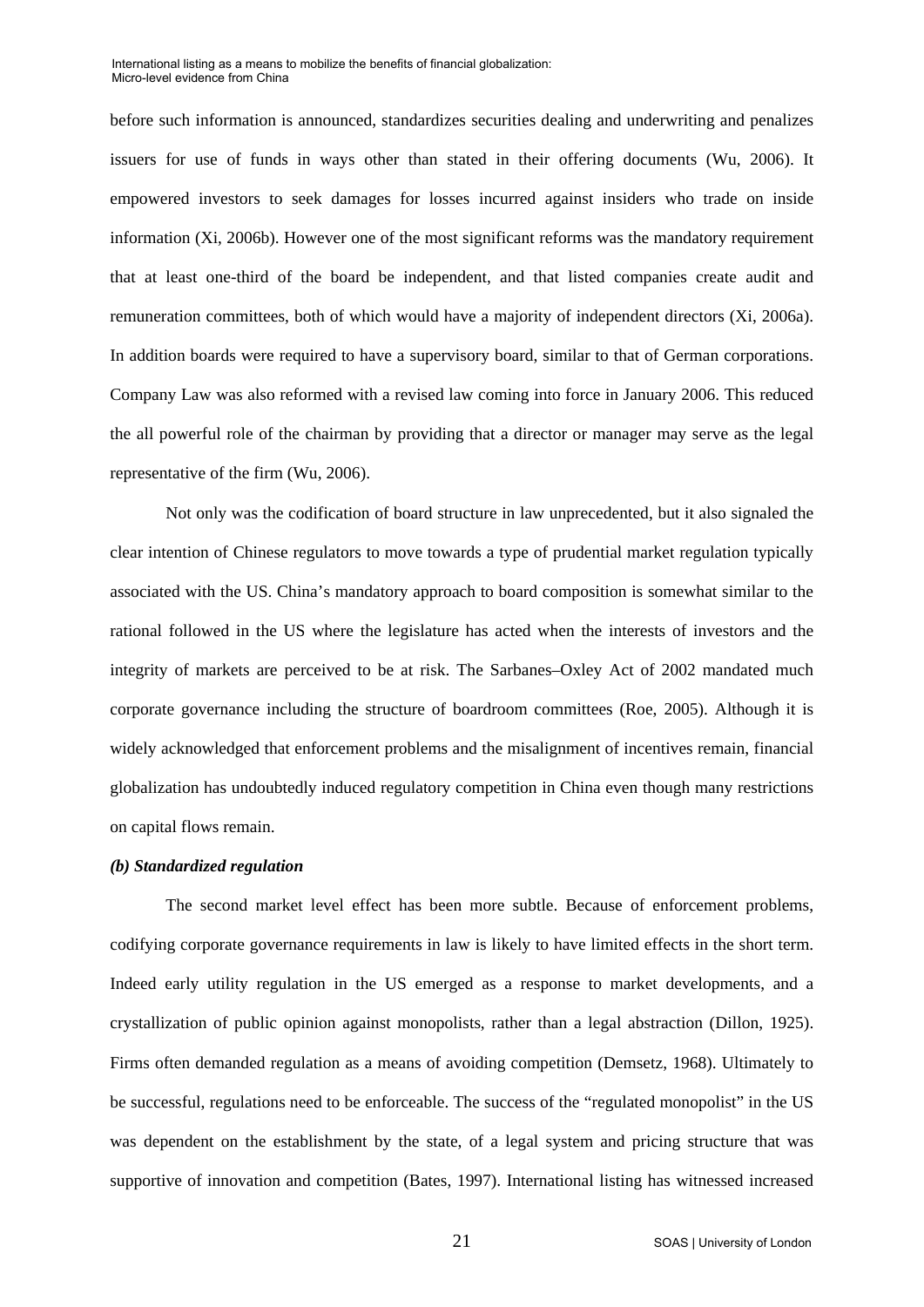Discussion Paper 89

efforts for improving regulatory cooperation between China and Hong Kong and has also seen enterprises demand a more standardized form of regulation.

The first listings witnessed the signing of Memorandums of Understanding on regulatory cooperation between the HKSFC and CSRC and the requirement that Chinese listings abide by the rules of the Hong Kong stock exchange (Zhu, 2001). In practice cross-jurisdictional cases have typically proved problematic for regulators in Hong Kong, as mainland probes into officials tend to take months to complete, with political considerations carefully weighed against financial and legal implications.[34](#page-36-1) The recall to Beijing of Mr. Liu as head of the BOCHK in 2003 illustrates the practical limitations of financial globalization. Authorities in Hong Kong had no opportunity to investigate Mr. Liu's actions. An official at the HKMA reported that he was as baffled as the public on Mr. Liu's situation.<sup>[35](#page-36-1)</sup> These type of problems stem from fundamental differences between the two legal systems, particularly the difficulty of reconciling Hong Kong's case law with China's legal codes (Zhu, 2001).

Yet these difficulties have also provided a platform for greater cross-jurisdictional cooperation. In April 2007, both the HKSFC and the CBRC signed a Memorandum of Understanding on the further enhancement of the regulatory co-operation. The purpose of this was to put in place a framework for the commencement of regulatory co-operation, mutual assistance and information sharing, to allow both authorities to promptly identify risks, and adopt regulatory measures to protect investors.

It is also clear that the prospect of international listing offers firms, even in troubled sectors of the economy a powerful incentive to reform. In China's state commercial banking sector the urgency of banking reform is well known, particularly in advance of the eventual opening of the China's banking market to foreign competition. Under the transition there exist few constraints for limiting demand and few measures for making borrowers bear the full cost of investing inefficiently (McKinnon, 1991). According to the Governor of the PBOC, "only when agencies at the micro-level put in place risk control and capital constraint, could monetary policy transmission mechanism work".<sup>[36](#page-36-1)</sup> In 2004 Vice-Premier Huang Ju emphasized the need to learn from international practices, to explore a route of supervision that complies with China's real conditions and international norms.<sup>[37](#page-36-1)</sup> Offering state banks the incentive of an international listing in return for reform is pushing even the most problematic state banks to improve financial performance.<sup>[38](#page-36-1)</sup>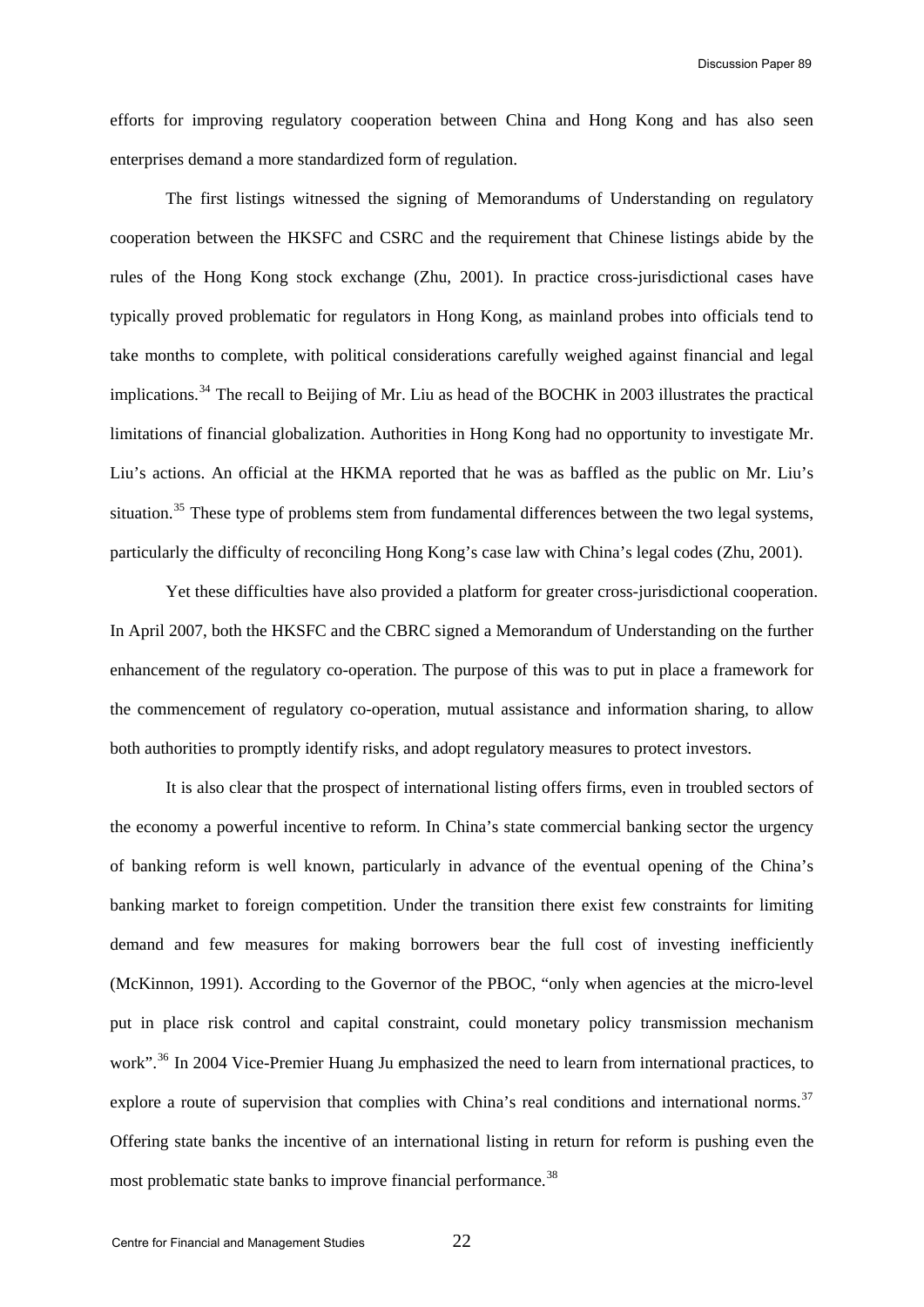International listing as a means to mobilize the benefits of financial globalization: Micro-level evidence from China

Being listed on international stock markets has also increased enterprise demands for more standardized regulatory pricing structures. In the telecoms sector, corporate executives are clearly aware of international investors demand for increased shareholder value. However, at provincial level, price regulation is weak and it is political benchmarks that matter. As a consequence local managers tend to discount prices to enhance political standing. In the oil sector, increasing oil imports meant that listed firms were often at a disadvantage, as changes in the international oil price were not reflected in the state price. Differentials between the state price and the international price of crude can hurt the profitability of state producers whose profit margins are increasingly determined by market prices. The state price is often more driven by political and social considerations than market fundamentals. This in turn creates regulatory risk for investors leading to a situation not unlike that faced by European investors in the US in the 19<sup>th</sup> century who financed large infrastructure projects with little expectation of a financial return.

#### **6. CONCLUDING REMARKS**

This paper set out to examine how international listing could serve the purpose of strengthening the benefits and the reducing risks associated with financial globalization for a developing economy like China. Departing from the conventional macro lens, it instead focused on the micro-level innovations that enable firms in developing economies to overcome institutional constraints to better governance practices. It described how micro-level innovations not only formed the basis for the evolution of the Anglo-American system of governance, but how they are being employed by China's large enterprises. International listings have not only led to the transfer of better governance practices in China's large SOEs but have also induced regulatory competition at the market level. The findings further confirm China's incremental approach to development. Firms have benefited from the oversight of international capital markets, even though the capital controls and other barriers that shield domestic markets from the direct effects of financial globalization remain in place. Our findings are in line with those on internationally listed stocks of Central and Eastern European firms (Korczak and Bohl, 2005), cross-listed stocks of US and EU companies (Pagano *et al*. 2002) and survey evidence from UNCTAD (2006). The policy implication is that just as providing technical assistance to developing economies often proves more fruitful than financial aid, promoting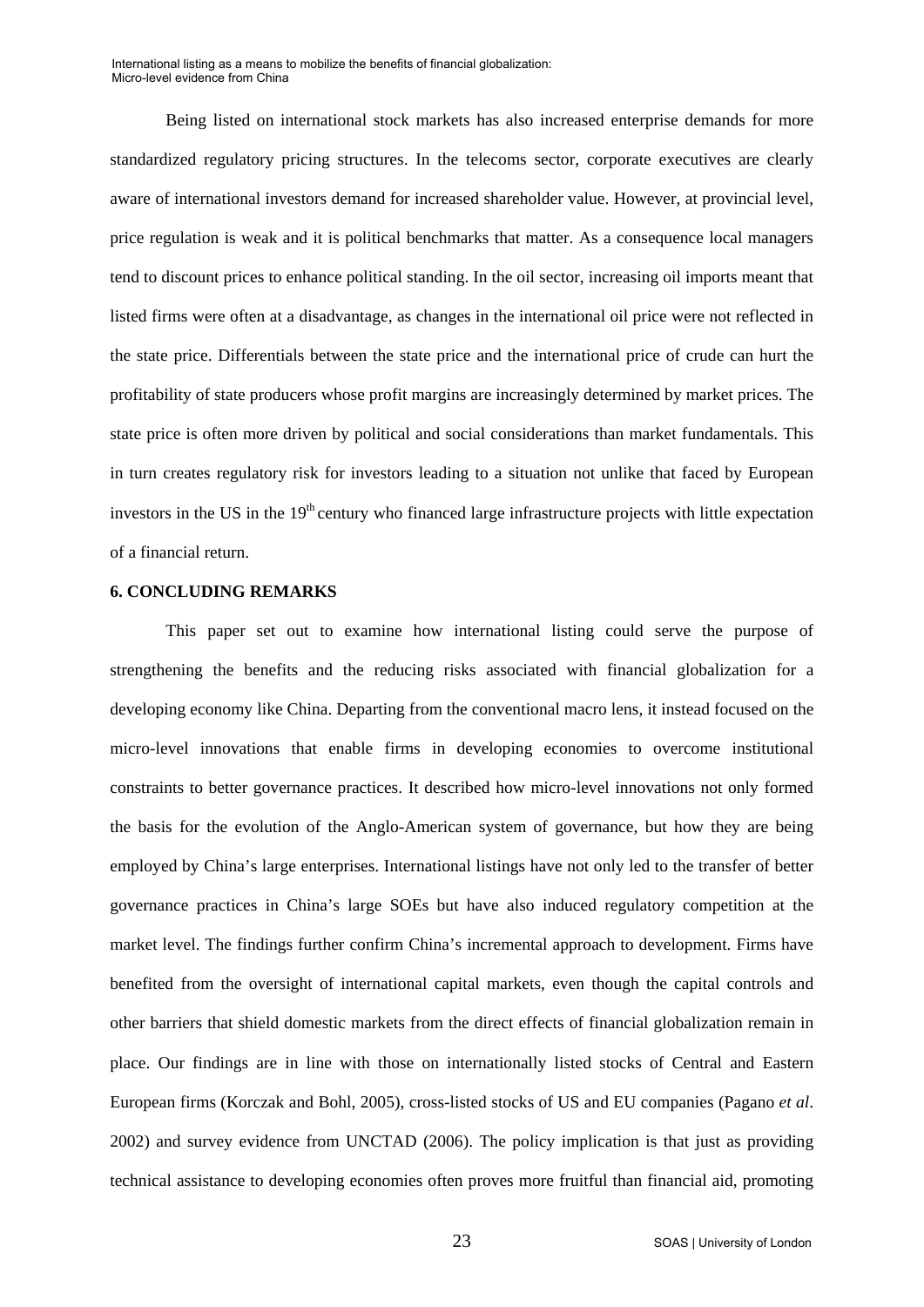the mechanisms that assist the transfer of skills and knowledge may improve the benefit-risk calculus of globalization at the firm level.

There are also significant opportunity costs to international listings. Listing exposes management to a type of external monitoring that they would have had little previous experience. International IPOs do not necessarily lead to the type of performance improvements predicted by privatization theory. Chinese firms listed in Hong Kong also have lower valuations and are priced more closely with market fundamental than their Mainland counterparts. Yet, if anything, these costs underscore the significance of international listings and the role of international capital markets to China's future integration into the world economy. Given the huge political dimension to China's large enterprises, it is unlikely that these costs would be borne if the long term economic payoff was not significant.

While the micro level approach generates insights into China's rapid development in the absence of well-developed legal and financial systems, it should be regarded as complementary rather than substitutive to the macro-level approach as indicated in Figure 2. Although leading firms in developing economies can overcome institutional thresholds, secure access to international capital, and in doing so learn from international capital markets, it would be difficult for the majority of firms in the economy to fully utilize these benefits unless certain levels of thresholds associated with institutional quality and financial sector development can be attained.

24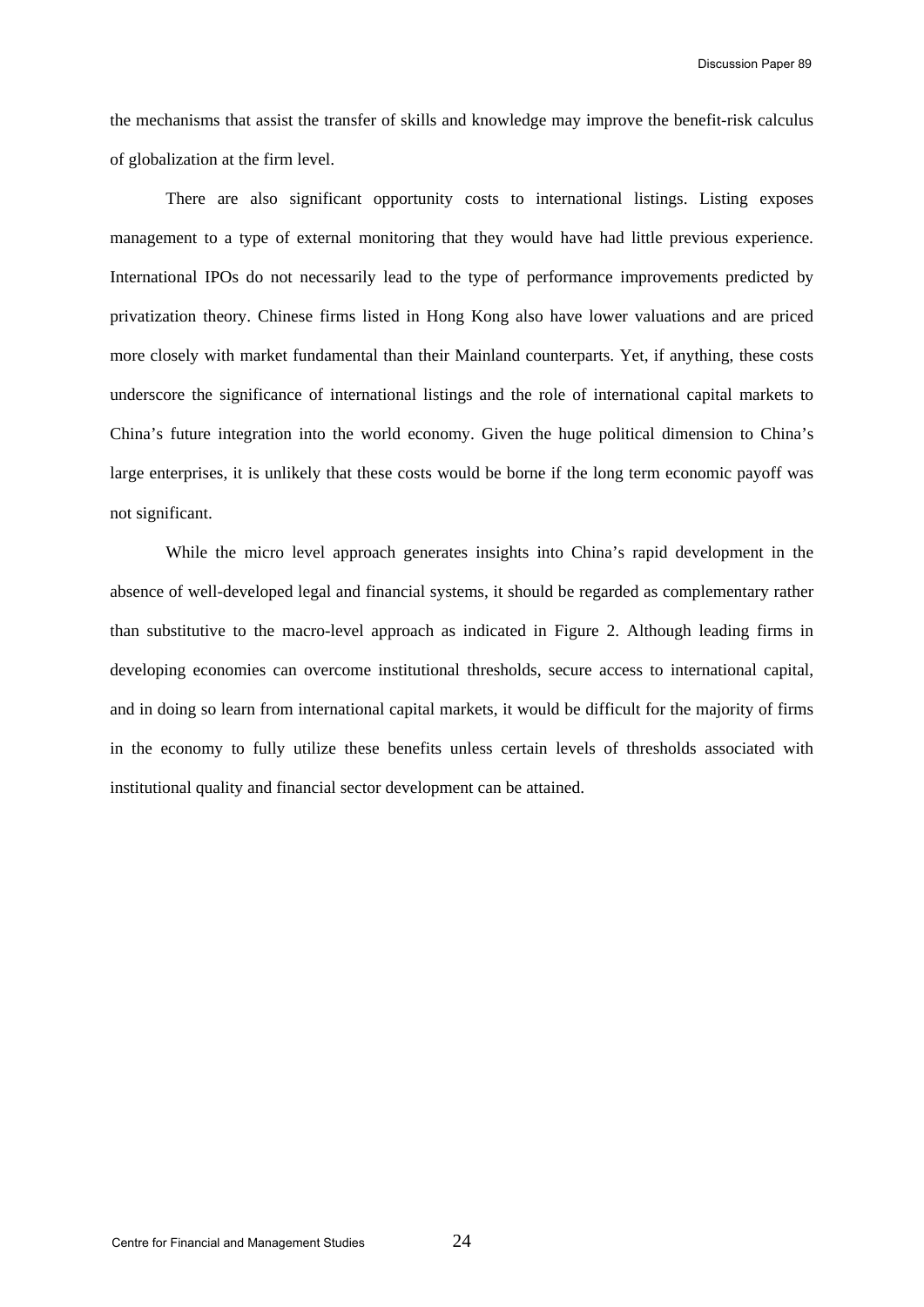International listing as a means to mobilize the benefits of financial globalization: Micro-level evidence from China

#### **Notes**

<sup>1</sup> A study by the McKinsey Global Institute (2006) pointed out that on average, shares listed both in Hong Kong and in Mainland China (A-shares) trade at a 50 percent premium on the Mainland.

<sup>4</sup>Trading of Mainland Stocks and HSI Constituent Stocks in Hong Kong, the UK and US, Hong Kong Securities and Futures Commission (2005), Research Paper No. 25.

<sup>5</sup> "Shanghai Land hit by new claim" *SCMP*, June 23<sup>rd</sup> 2003.

 $6$  "Avoid graft case, journalists told" *SCMP*, June  $16<sup>th</sup>$  2003.

 $7$  Similar comparative results hold for Shenzhen Stock Exchange, although not reported here.

<sup>8</sup> Interestingly Table 3 presents a more sanguine picture of long-term performance than that provided for A-

shares by Wang et al. (2004), who find more immediate worsening in financial performance of domestic listings.

<sup>9</sup> Dewenter and Malatesta (2001) find that much of the improvement in profitability occurs in the three years

before the government reduces its shareholding indicating that preparation for privatisation may induce

restructuring.

 $10$  Interview: Executive Director, Bank of China (Hong Kong), Hong Kong, July 20<sup>th</sup> 2004.

<sup>11</sup> Interview: Executive Director, Bank of China (Hong Kong), Hong Kong July  $20^{th}$  2004.

 $12$  Interview: Executive Director, China Unicom, Hong Kong, July  $26<sup>th</sup> 2004$ .

<sup>16</sup> Interview HKEX, July 22<sup>nd</sup> 2004, and HKSFC, July 5<sup>th</sup> 2004. Securities regulation in Hong Kong is likely to become more prudential to bring the Hong Kong into line with international practice.

<sup>17</sup> Interview with *HKEx* July  $22<sup>nd</sup>$  2004; *HKSFC* July  $5<sup>th</sup>$  2004.

<sup>18</sup> "Irregularity committed by BOC branch in New York", *Peoples Daily*, March 6<sup>th</sup> 2002.

<sup>&</sup>lt;sup>2</sup> The bankruptcy of GITIC and the insolvency of Guangdong Enterprises are cases in point (Nolan, 2004: 49).

 $3$  For examples see Clay and Wright (2005), Glaeser et al (2004) and Pratt (1980).

<sup>&</sup>lt;sup>13</sup> Chen Ge, Deputy Director Sinopec quoted in *Business Week*, October 23<sup>rd</sup> 2000.

<sup>14 &</sup>quot;Investors to China: Open those Books" *Business Week*, October 23rd 2000.

<sup>&</sup>lt;sup>15</sup> Interview: Board Representative, Sinopec Head Quarters, Beijing August  $12<sup>th</sup> 2004$ .

<sup>&</sup>lt;sup>19</sup> "Lender hit by new scandal" *The Standard (HK)* August  $4^{th}$  2004.

 $^{20}$  Interview: Executive Director, China Unicom, Hong Kong July 26<sup>th</sup> 2004.

 $21$  Despite the low level of technology, considerable effort was invested into research, as is evident by the

publications on refining in Chinese Scientific Journals during the 1950s and 60s (Williams, 1975: 244).

 $22$  Interview: Board Representative, Sinopec Head Quarters, Beijing August 12<sup>th</sup> 2004.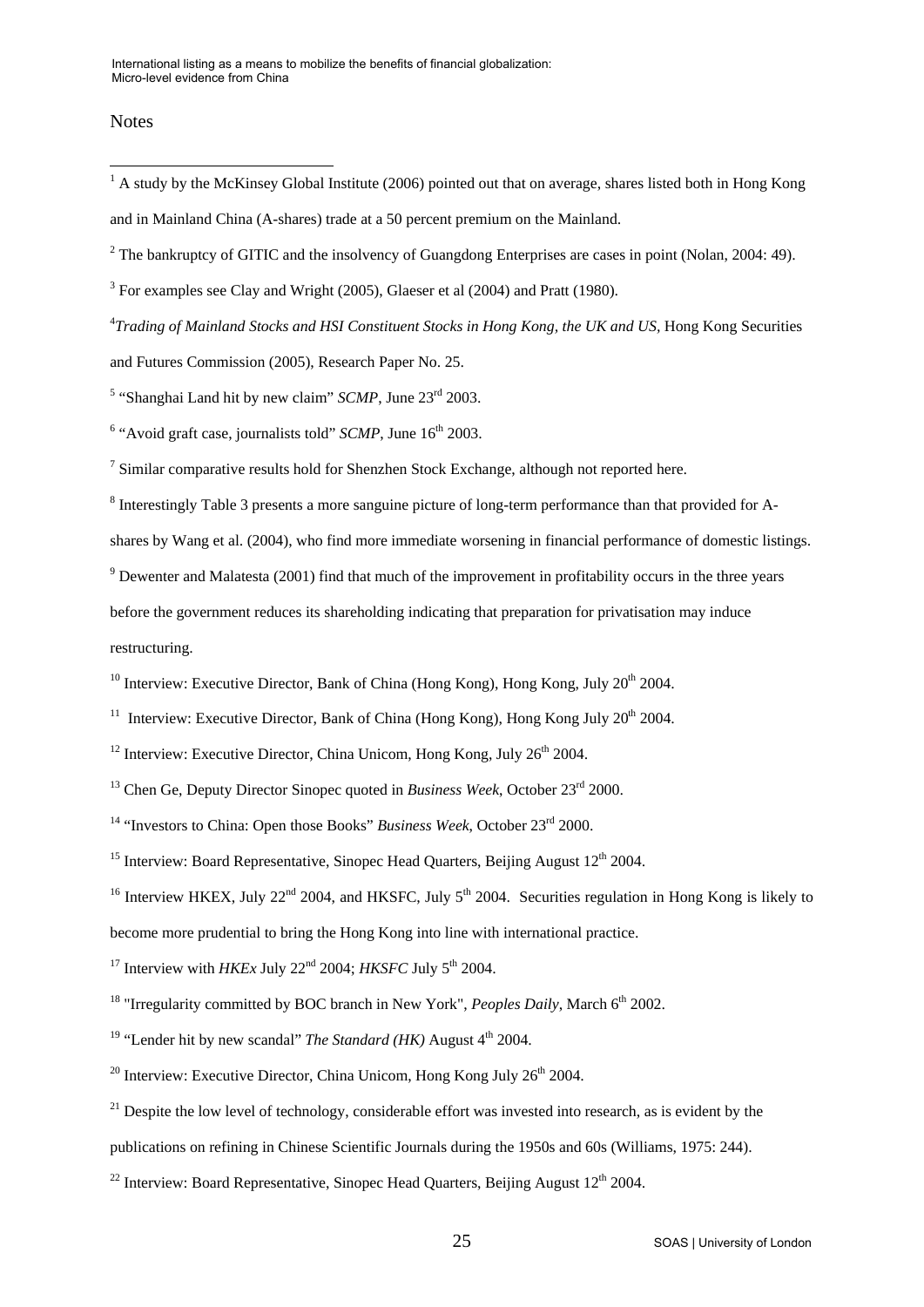$^{23}$  Interview: Board Representative, Sinopec Head Quarters, Beijing August 12<sup>th</sup> 2004.

<sup>24</sup> "ABB investing US\$100 million in China Sinopec Corp. IPO" *ABB Press Release* (Zurich), September 12<sup>th</sup> 2000.

<sup>25</sup> Interview: Board Representative, Sinopec Head Quarters, Beijing August  $12<sup>th</sup>$  2004.

<sup>26</sup> "Exxon adds 500-outlet to deal to Sinopec stake,"  $FT$ , September 12<sup>th</sup> 2000.

<sup>27</sup> See "BOC and CCB overhaul top management"  $FT$  July 28<sup>th</sup> 2004.

<sup>28</sup> "Chinese Lessons" *Far Eastern Economic Review*, August 12<sup>th</sup> 1993.

<sup>29</sup> Interview: Board Representative, Sinopec Head Quarters, Beijing, August  $12<sup>th</sup>$  2004.

 $30$  Interview: Board Representative, Sinopec Head Quarters, Beijing, August  $12<sup>th</sup>$  2004.

 $31$  Interview: Executive Director, Bank of China (Hong Kong), Hong Kong, July  $20^{th}$  2004.

 $32$  BOC (HK) Press Release, August  $16<sup>th</sup>$  2004.

<sup>33</sup> Xinhua Financial Network (XFN) and Shanghai Far East Credit Rating Co. Ltd (Far East) started to rank credit risks of China's listed companies in January 2002, named as the XFN-Far East China Credit Rating. The rating is based on international standards and pays a special attention to corporate governance concerns given the generally perceived poor standards of corporate governance in Chinese companies (XFN, 2002).

<sup>34</sup> See "HKMA widens the Net in BOC Probe" *The Standard (HK)*. August  $6<sup>th</sup>$  2004.

35 HKMA Deputy Chief Executive HKMA as reported in *SCMP* June 14th 2003.

<sup>36</sup> "Some Considerations in the Study of Monetary Policy Transmission" Zhou Xiaochuan Governor, People's Bank of China, May 12<sup>th</sup> 2004

 $37$  "Vice premier emphasizes introduction of best banking practice" Peoples Daily July  $1<sup>st</sup> 2004$ .

<sup>38</sup> "China grants permission to solely owned banks to list after reformation" *Peoples Daily*, February 9<sup>th</sup> 2002.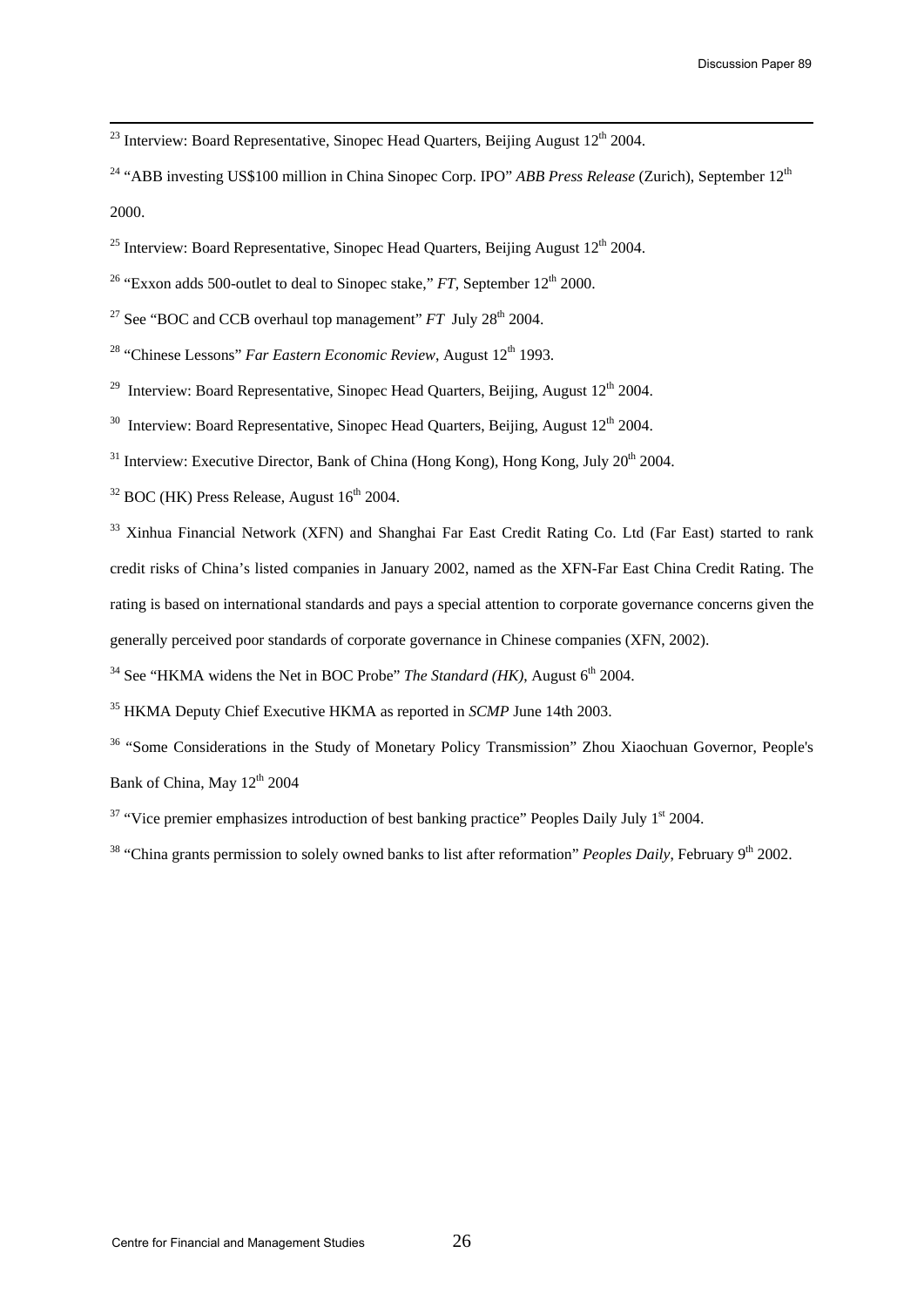#### **References**

- Allen, F., Qian, J. & Qian, M. (2005). Law, Finance, and Economic Growth in China. *Journal of Financial Economics*, 77 (1), 57-116.
- Amsden, A. (2001). *The rise of "the rest": challenges to the west from late-industrializing economies*. Oxford: Oxford University Press.
- Bates, B. (1997). Learning from the Evolution of Telecommunications in the Developed World. In P. Lee, (Ed.), *Telecommunications and Development in China* (pp. 21-53). New Jersey: Hampton.
- Black, B. (2001). Does Corporate Governance Matter? A Crude Test Using Russian Data. *University of Pennsylvania Law Review*, 149, 2131-2150.
- Business Week Online <http://www.businessweek.com/>
- Cheffins, B. (2000). Putting Britain on the Roe Map. The Emergence of the Berle-Means Corporation in the United Kingdom. Available at SSRN:<http://ssrn.com/abstract=218655>
- Clay, K. & Wright, G. (2005). Order without Law: Property Rights during the California Gold Rush. *Explorations in Economic History*, 42, 155-183.
- CLSA, (2004). *CLSA Corporate Governance Watch*, CLSA September 2004.
- Coffee, J. (2001). The Rise of Dispersed Ownership: The Roles of Law and the State in the Separation of Ownership and Control. *The Yale Law Journal*, 111 (1), 1-82.
- Coffee, J. (2002). Racing Towards the Top: The Impact of Cross-Listing and Stock Market Competition on International Corporate Governance. *Columbia Law Review*, 102, 1757-1831.
- Demsetz, H. (1968). Why Regulate Utilities? *Journal of law and Economics*, 11(1), 55-65.
- Dewenter, K., & Malatesta, P. (2001). State-Owned and Privately-Owned Firms: An Empirical Analysis of Profitability, Leverage, & Labor Intensity. *American Economic Review*, 91, 320-334.
- Dillon, T.H. (1925). Some Aspects of Utility Regulation. *Harvard Business Review*, 32-39.
- Glaeser, E., La Porta, R., Lopez-de-Silanes, F. & Shleifer, F. (2004). Do Institutions Cause Growth? National Bureau of Economic Research Paper W10568.
- Green, S. (2004). *The Development of China's Stock Market, 1984-2002: Equity Politics and Market Institutions*, London: RoutledgeCurzon.
- Hsu, R. (1991). *Economic Theories in China, 1979-1988*. New York: Cambridge University Press.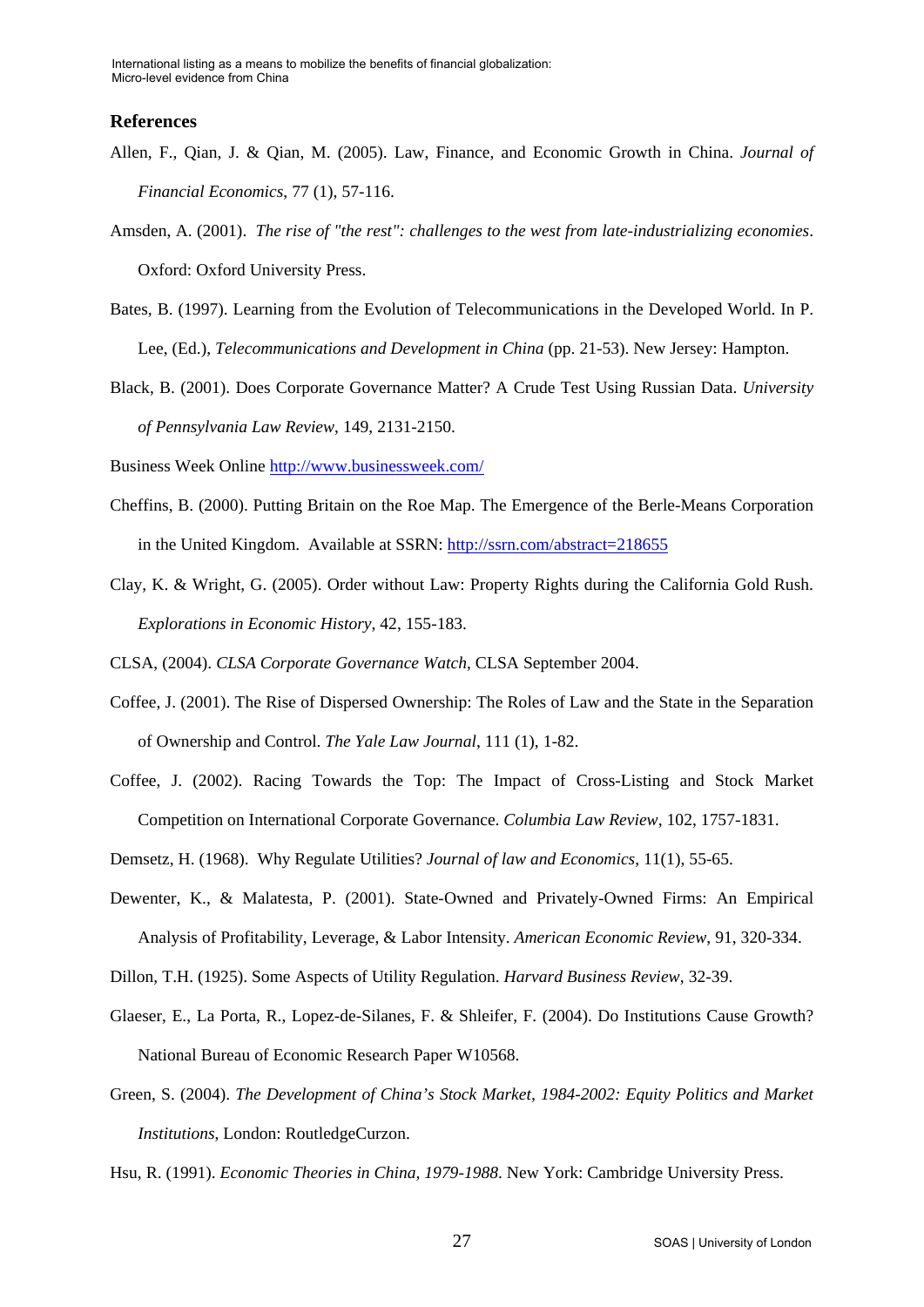- Kambara, T., & Howe, C. (2007). *China and the Global Energy Crisis*, Cheltenham: Edward Elgar.
- Kirkpatrick, C., & Parker, D. (2004). Regulatory Impact Assessment and Regulatory Governance in Developing Countries. *Public Administration and Development*, 24 (4), 333-344.
- Klapper, L., & Love, I. (2004). Corporate Governance, Investor Protection, & Performance in Emerging Markets. *Journal of Corporate Finance*, 10 (5), 703-28.
- Korczak, P., & Bohl, M. (2005). Empirical Evidence on Cross-Listed Stocks of Central and Eastern European Companies. *Emerging Markets Review*, 6 (2), 121-37.
- Kose, M., Prasad, E., Rogoff, K., & Wei, S. (2007). Financial Globalization beyond the Blame Game: A New Way of Looking at Financial Globalization Reexamines Its Costs and Benefits. *Finance and Development*, 44 (1), 9-13.
- Kose, M, Prasad, E., Rogoff, K., & Wei, S. (2006). Financial Globalization: A Reappraisal. IMF Working Paper (WP/06/189).
- La Porta, R., Lopez-De Silanes, F., Shleifer, A., & Vishny, R. (2000). Investor Protection and Corporate Governance. *Journal of Financial Economics*, 58 (1), 3-27.
- Leventhal, D. (1991). Organizational Adaptation and Environmental Selection-Interrelated Processes of Change. *Organization Science*, 2(1), 140-145.
- McKinnon, R. (1991). *The Order of Economic Liberalization: Financial Control in the Transition to a Market Economy*. London: John Hopkins University Press.
- McKinsey Global Institute (2006). *Putting China's Capital to Work: The Value of Financial System Reform*, McKinsey & Company, May 2006.

Michie, R. (1987). *The London and New York Stock Exchanges, 1850-1914*. London: Allen & Unwin.

- Mishkin, F. (2006). *The Next Great Globalization*. New Jersey: Princeton University Press.
- Neal, L. (1987). The Integration and Efficiency of the London and Amsterdam Stock Markets in the Eighteenth Century. *The Journal of Economic History*, 47 (1), 97-115.

Nolan, P. (2001). *China and the Global Business Revolution*. Palgrave: Basingstoke.

Nolan, P. (2004). *China at the Crossroads*. Cambridge: Polity Press.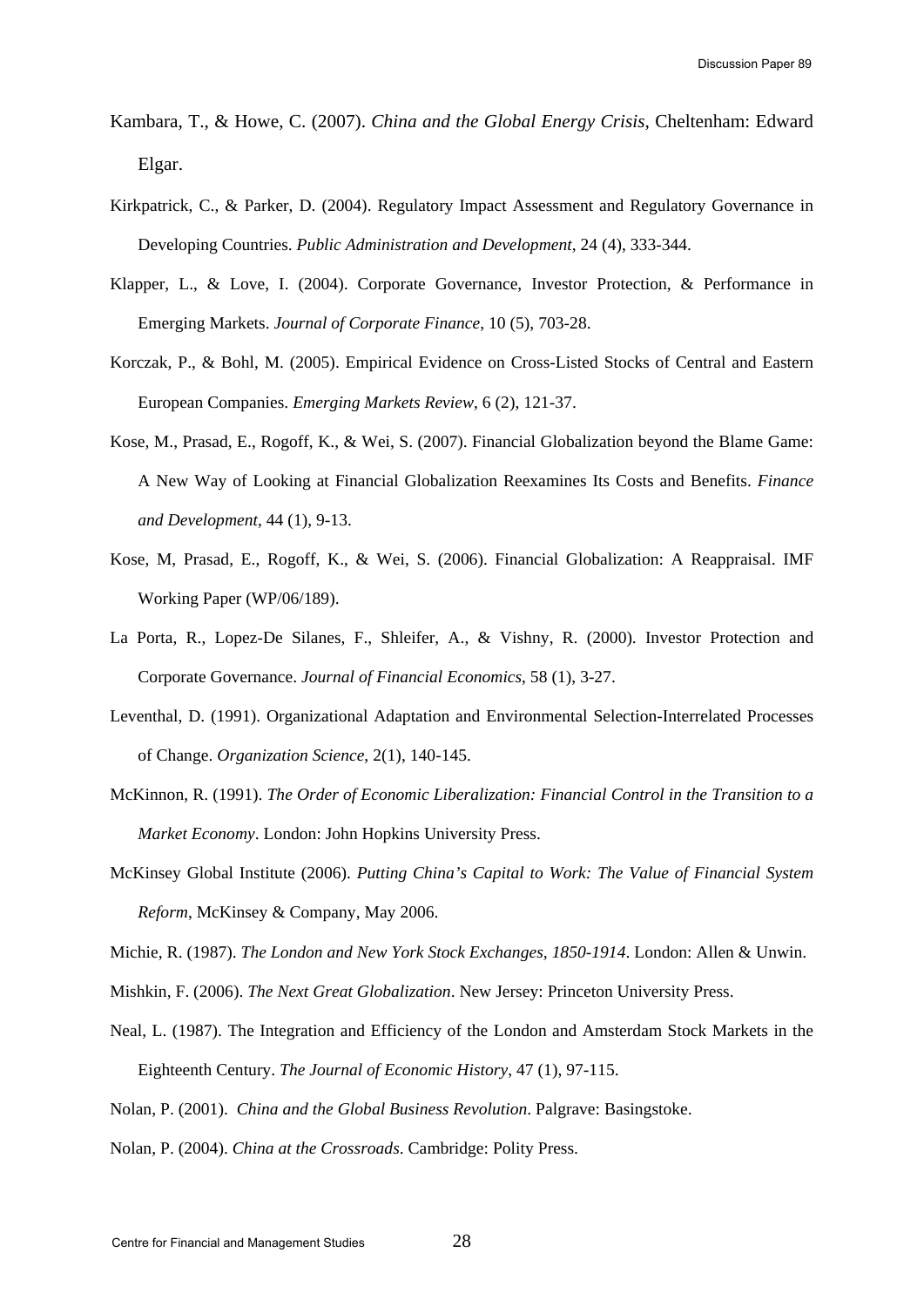Pagano, M., Roell, A., & Zechner, J. (2002). The Geography of Equity Listing: Why do Companies List Abroad? *The Journal of Finance*, 57 (6), 2651-2694.

Peoples Daily (English Version)<http://english.peopledaily.com.cn/>

- Pistor, K., Raiser, M., & Gelfer, S. (2000). Law and Finance in Transition Economies. *Economics of Transition*, 8 (2), 325-368.
- Poon, W. & Chan, K. (2007). An Empirical Examination of the Informational Content of Credit Ratings in China. Lingnan University: [http://asianfa.org/Paper/07china\\_ratings2.14nfinaln.pdf.](http://asianfa.org/Paper/07china_ratings2.14nfinaln.pdf)
- Pratt, J., (1980). The Petroleum Industry in Transition: Antitrust and the Decline of Monopoly Control in Oil. *The Journal of Economic History*. 40 (4), 815-837.
- Ravillion, M. (2006). Looking Beyond Averages in the Trade and Poverty Debate. *World Development,* 34 (8), 1374-1392.
- Rodrik, D. (2001). Developing Countries Hazardous Obsession with Global Integration. *Foreign Policy*, March/April 2001.
- Roe, M. (2005). Regulatory Competition in Making Corporate Law in the US-and its Limits. *Oxford Review of Economic Policy*, 21(2), 232-242.
- Schenk, C. (2007). Economic and Financial Integration between Hong Kong and Mainland China before the Open Door Policy 1965-75. Hong Kong Institute of Monetary Research: [https://www.hkimr.org/conferences\\_detail.asp?id=27&callfrom=previous&page=1](https://www.hkimr.org/conferences_detail.asp?id=27&callfrom=previous&page=1)
- Schubert, E. (1988). Innovations, Debts, and Bubbles: International Integration of Financial Markets in Western Europe, 1688-1720. *The Journal of Economic History,* 48 (2), 299-306.

South China Morning Post (SCMP) [www.scmp.com](http://www.scmp.com/)

- Stiglitz, J. (2000). Capital Market Liberalization, Economic Growth and Instability. *World Development*, 28 (6), 1075-1086.
- Supple, B. (1976). The State and the Industrial Revolution 1700-1914. In C. Cipolla (Ed.), *The Industrial Revolution 1700-1914, The Fontana Economic History of Europe, Volume 3*, pp. 301- 353, Sussex: Harvester Press.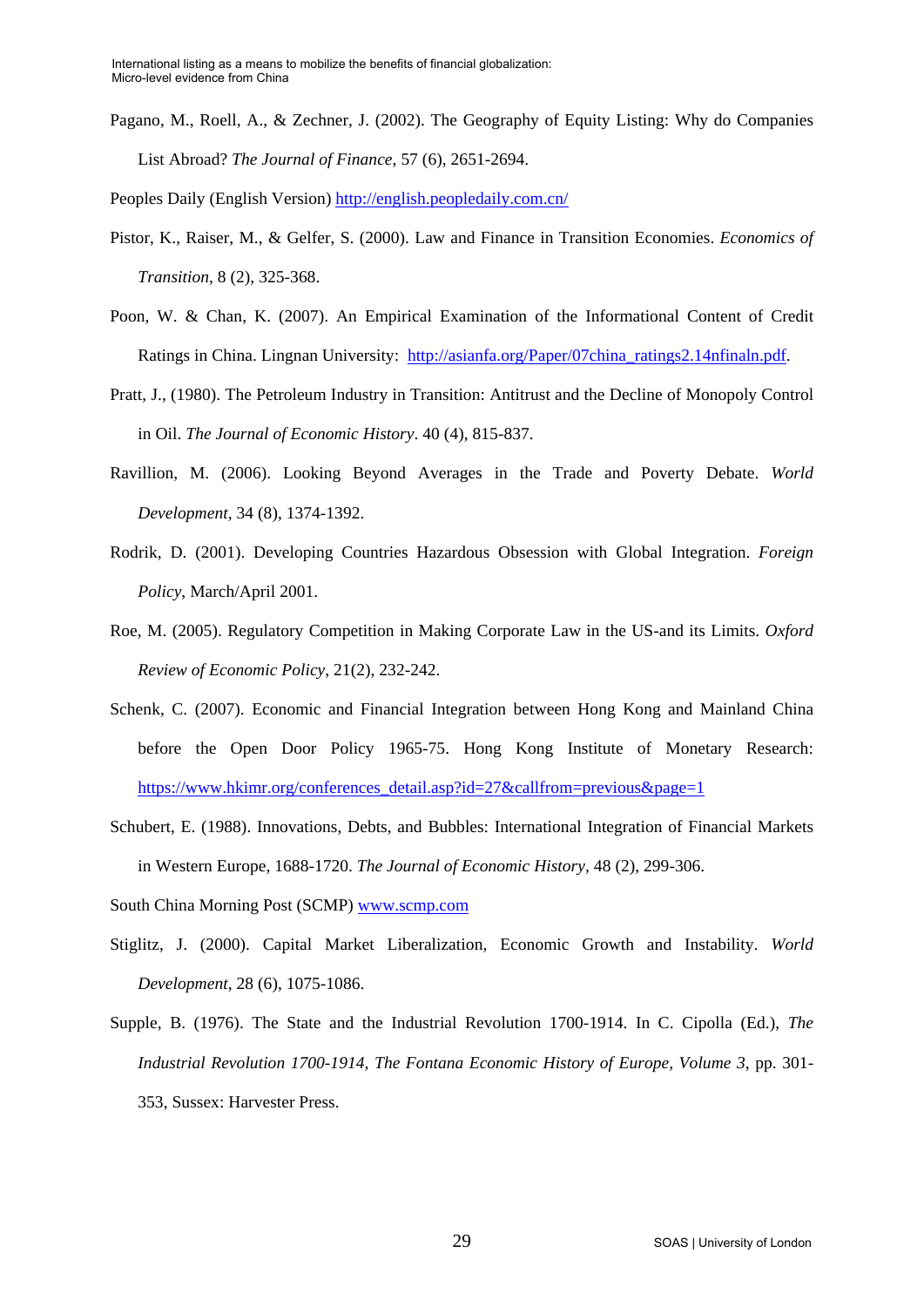- Sun, L., & Tobin, D. (2005). International Listing as a Mechanism of Commitment to More Credible Corporate Governance Practices: the case of the Bank of China (Hong Kong). *Corporate Governance: An International Review*, 13(1), 81-91.
- Sun, Q., & Tong, W. (2003). China Share issue Privatization: The Extent of Its Success. *Journal of Financial Economies*, 70, 183-222.

The Standard (Hong Kong), [www.thestandard.com.hk.](http://www.thestandard.com.hk/)

- UNCTAD (2006). 2006 Review of the Implementation Status of Corporate Governance Disclosure. available at [www.unctad.org/en/docs/c2isarcrp3\\_en.pdf](http://www.unctad.org/en/docs/c2isarcrp3_en.pdf).
- Wade, R. (2004). Is Globalization Reducing Poverty and Inequality? *World Development*, 32(4), 567- 589.
- Wang, X., Xu, L., & Zhu, T. (2004). State-Owned Enterprises Going Public: The Case of China. *Economics of Transition*, 12 (3): 467-87.
- Williams, B. (1975). The Chinese Petroleum Industry. *China: A Reassessment of the Economy*, Joint Economic Committee of the United States,  $10^{th}$  July 1975, 225-263.
- Wu, C. (2006). *Stock Market Integration between the Hong Kong SAR and the Peoples Republic of China*, Unpublished doctoral dissertation, Queen Mary College, University of London.
- Xi, C. (2006a). In search of an Effective Monitoring Board Model. *Connecticut Journal of International Law*, 22 (Fall), 1-46.
- Xi, C. (2006b). Institutional Shareholder Activism in China: Law and Practice (Part 2). *International Company and Commercial Law Review*, 17, 287-294.
- Xinhua Financial Network (2002). Credit Ratings Methodology: XFN-Far East China Credit Rating, [www.xfn.com/creditrating/.](http://www.xfn.com/creditrating/)

Zhu, S. (2001). *Securities Regulation in China*, Ardsley (NY): Transnational Publishers.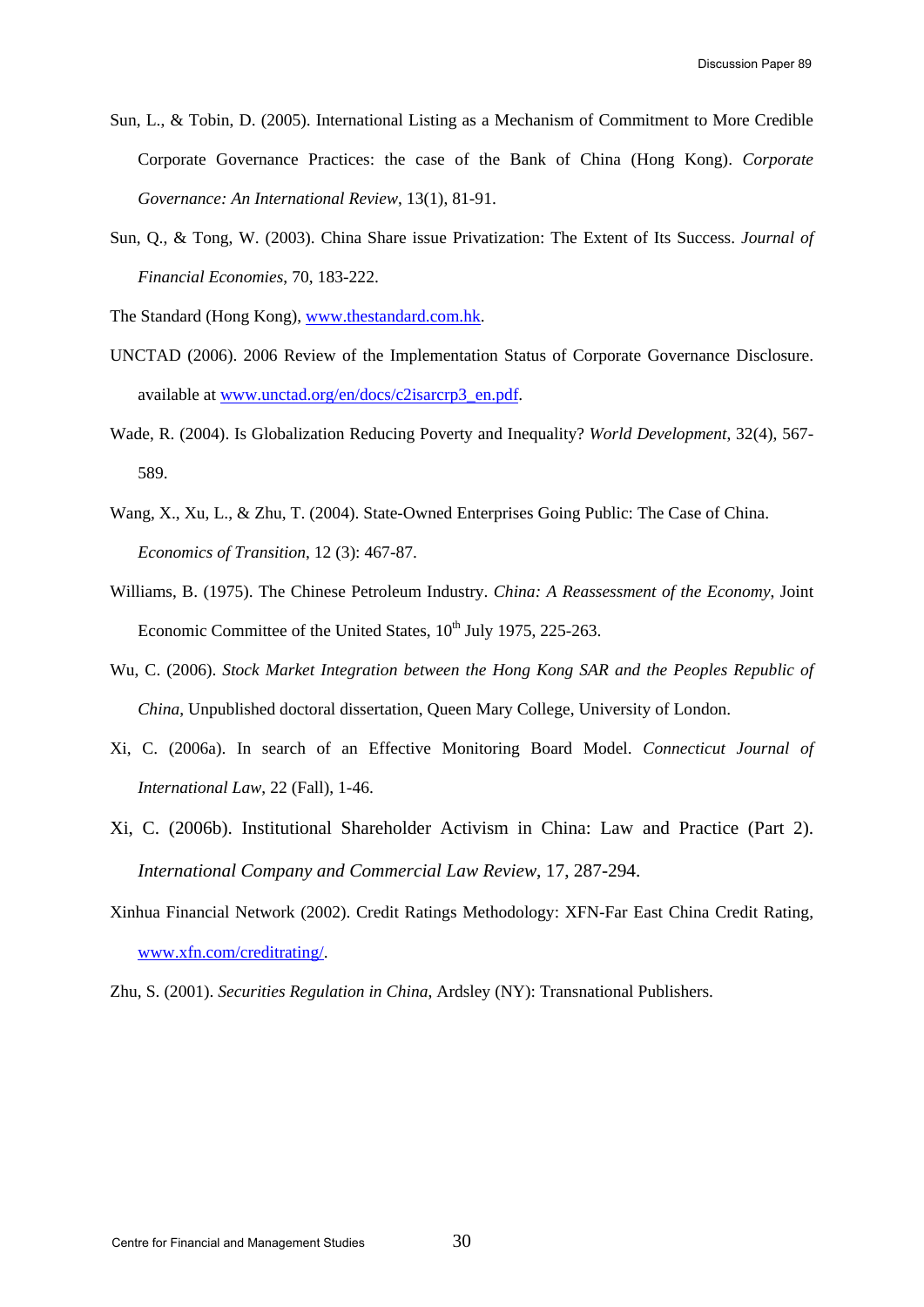



Figure 2: Impact of financial globalization on developing countries: A Firm Level Perspective on assessment framework

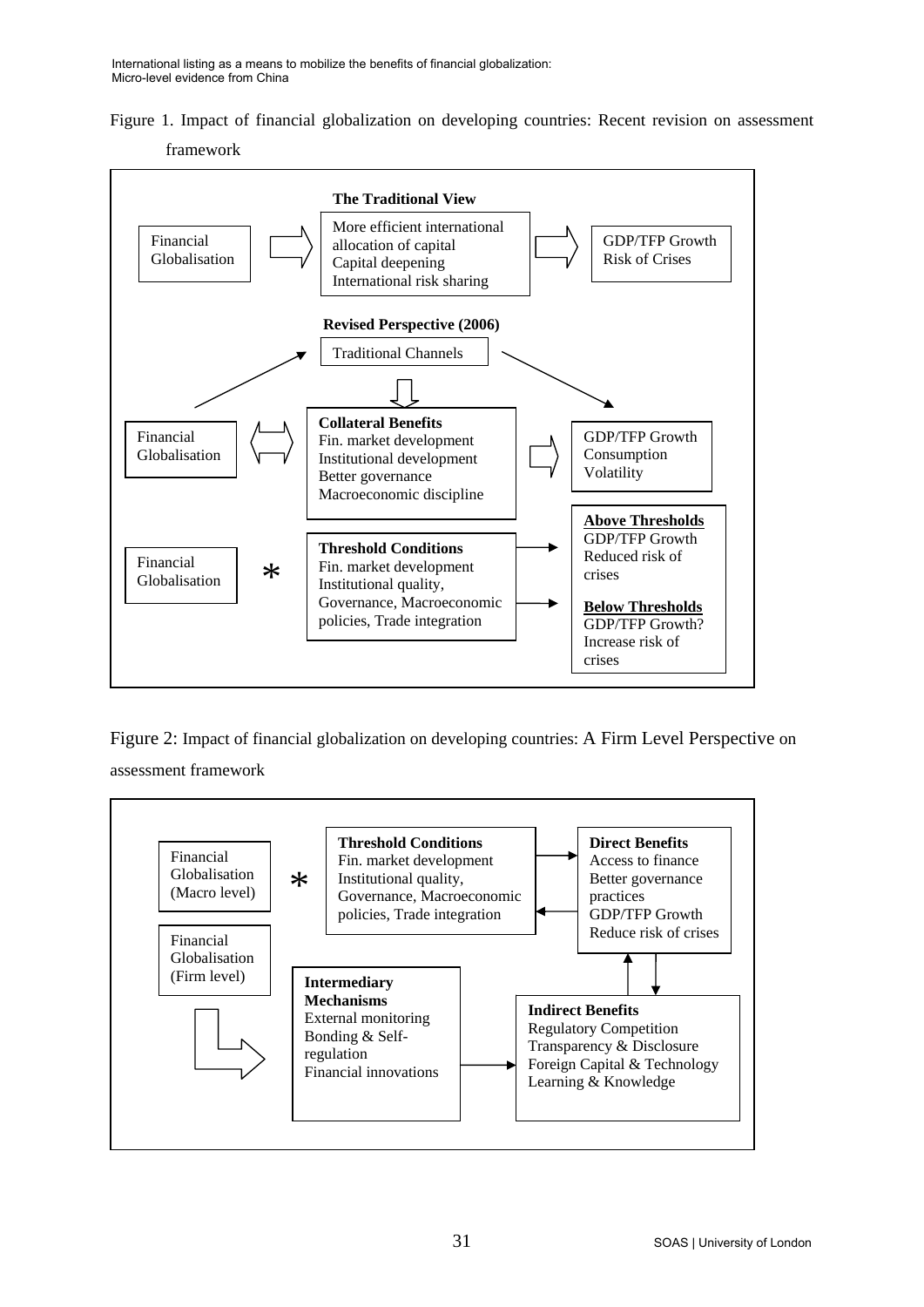

Figure 3: Price Earnings Rations of the Hang Seng, H-share & Shanghai A-share Indices

Source: HSI Services and China Securities Regulatory Commission.

| Country     | Country<br>score | Average<br>company<br>score | Average<br>company<br>scores<br>Quartile 4 | Average<br>company<br>scores<br>Quartile 1 | Difference<br>$(Q4-Q1)$ |
|-------------|------------------|-----------------------------|--------------------------------------------|--------------------------------------------|-------------------------|
| Singapore   | 7.5              | 61.1                        | 70.6                                       | 49.9                                       | 20.7                    |
| Hong Kong   | 6.7              | 64.2                        | 75.2                                       | 52.1                                       | 23.1                    |
| India       | 6.2              | 54.9                        | 70.3                                       | 39.3                                       | 31                      |
| Malaysia    | 6.0              | 62.5                        | 75.4                                       | 48.9                                       | 26.5                    |
| Korea       | 5.8              | 56.8                        | 73.8                                       | 38.2                                       | 35.6                    |
| Taiwan      | 5.5              | 54.9                        | 68.4                                       | 40.8                                       | 27.6                    |
| Thailand    | 5.3              | 62.0                        | 73.2                                       | 48.8                                       | 24.4                    |
| Philippines | 5.0              | 56.3                        | 80.4                                       | 20.2                                       | 60.2                    |
| China       | 5.3              | 51.0                        | 64.3                                       | 36.7                                       | 27.6                    |
| Indonesia   | 5.3              | 44.3                        | 59.6                                       | 30.9                                       | 28.7                    |

Table 1: Average Corporate Governance Scores of Asian Companies by Country

*Source*: Data from CLSA (2004: 130)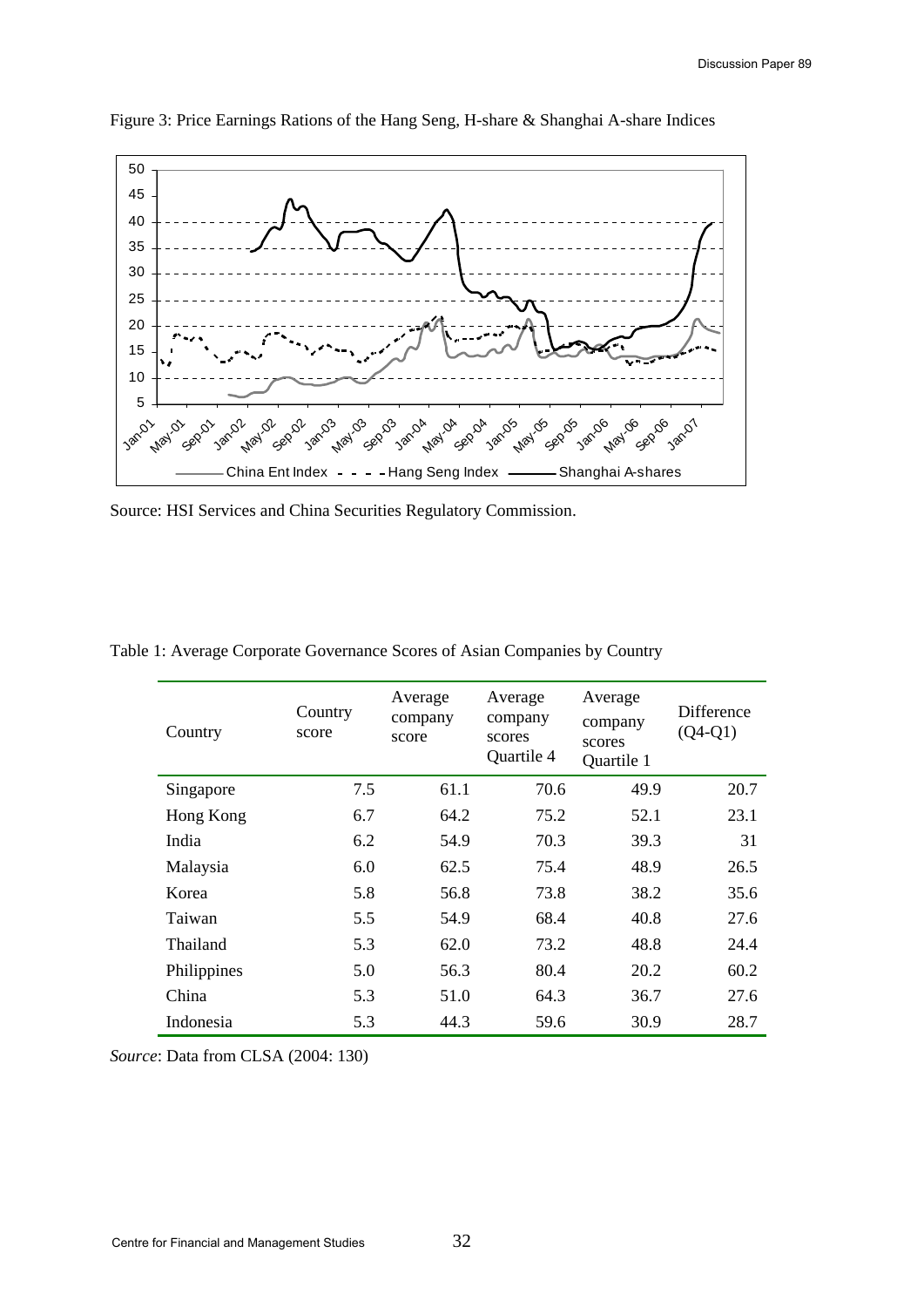International listing as a means to mobilize the benefits of financial globalization: Micro-level evidence from China

| Year           | No of IPOs | Fund raised on<br><b>IPOs</b> | Fund raised post<br><b>IPOs</b> | Total fund raised |
|----------------|------------|-------------------------------|---------------------------------|-------------------|
| 1993           | 10         | 9,092.04                      | 14128.71                        | 23220.75          |
| 1994           | 14         | 11,421.18                     | 11685.17                        | 23106.35          |
| 1995           | 2          | 3,581.10                      | 6083.86                         | 9664.96           |
| 1996           | 12         | 10,261.46                     | 16619.31                        | 26880.77          |
| 1997           | 25         | 71,432.34                     | 42636.69                        | 114069.04         |
| 1998           | 3          | 2,214.74                      | 18712.63                        | 20927.37          |
| 1999           |            | 6,249.22                      | 53191.82                        | 59441.04          |
| 2000           | 5          | 95,847.15                     | 249562.21                       | 345409.36         |
| 2001           | 6          | 17,630.92                     | 7518.44                         | 25149.36          |
| 2002           | 5          | 37,824.16                     | 31771.67                        | 69595.83          |
| 2003           | 11         | 49,214.99                     | 2522.19                         | 51737.18          |
| 2004           | 12         | 54, 565. 38                   | 31046.63                        | 85612.01          |
| 2005           | 13         | 138,222.23                    | 42846.02                        | 181068.25         |
| 2006           | 19         | 292,790.48                    | 61800.44                        | 354590.92         |
| $2007^{\rm b}$ | 8          | 52,687.69                     | 43003.56                        | 95691.25          |

| Table 2: Equity Funds Raised by Listing on Hong Kong Stock Exchange, 1993-2007 (HK\$ million) <sup>a</sup> |  |  |
|------------------------------------------------------------------------------------------------------------|--|--|
|                                                                                                            |  |  |

Note: <sup>a</sup> Including both H-share listing of enterprises incorporated in China and "red chips" listing of Chinese enterprises incorporated in Hong Kong. <sup>b</sup> Provisional figures up to August 2007.

Source: China Dimension in Data and Statistics of Hong Kong Sock Exchange's website,

[http://www.hkex.com.hk/.](http://www.hkex.com.hk/)

| Performance<br>Proxy |              | Pre-IPO<br>performance | 3 years post IPO<br>performance | 5 years post IPO<br>Performance |
|----------------------|--------------|------------------------|---------------------------------|---------------------------------|
| <b>RNP</b>           | Median       | 0.71                   | 1.197                           | 0.614                           |
| Standardized         | Mean         | 0.907                  | 1.156                           | 0.947                           |
| to 1 in year of      | (Stan. Dev.) | (0.664)                | (1.061)                         | (1.307)                         |
| <b>IPO</b>           | n.           | 41                     | 41                              | 24                              |
| <b>Real EBIT</b>     | Median       | 0.729                  | 1.252                           | 0.607                           |
| Standardized         | Mean         | 0.935                  | 1.527                           | 1.173                           |
| to 1 in year of      | (Stan. Dev.) | (0.877)                | (1.708)                         | (1.411)                         |
| <b>IPO</b>           | n.           | 38                     | 38                              | 21                              |
| <b>EBIT/Sales</b>    | Median       | 0.160                  | 0.143                           | 0.099                           |
|                      | Mean         | 0.238                  | 0.237                           | 0.214                           |
|                      | (Stan. Dev.) | (0.260)                | (0.255)                         | (0.279)                         |
|                      | n.           | 42                     | 42                              | 28                              |

Table 3: A Summary of the Long-Term Profitability of H-shares

Note: This table presents the median, mean, standard deviation and number sampled (n.) for Real Net Profits (RNP), average Real Earnings before Interest & Tax (EBIT), and EBIT/sales. The data was downloaded in July 2004. The sample covers all H-shares with a minimum of three years post privatization data.

Source: *Taiwan Economic Journal* database.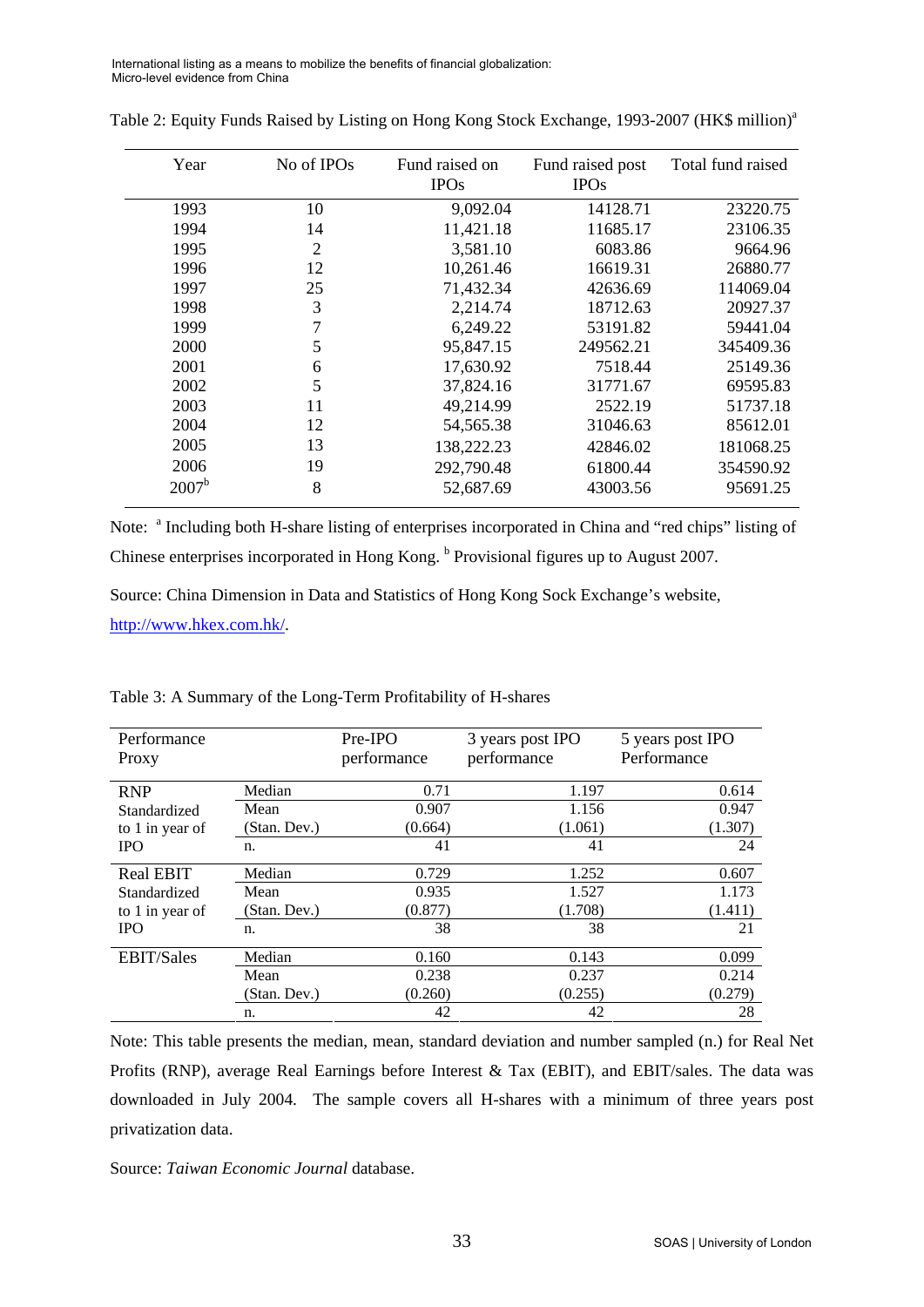|                     | <b>International Listed Companies</b> |                   | <b>Domestic Listed Companies</b> |                   |
|---------------------|---------------------------------------|-------------------|----------------------------------|-------------------|
| Rating              | No. of                                | As % of the rated | No. of                           | As % of the rated |
|                     | Companies                             | companies         | Companies                        | companies         |
| AAA                 | 4                                     |                   | $\boldsymbol{0}$                 |                   |
| $AA+$               | $\overline{2}$                        |                   | 1                                |                   |
| AA                  | 5                                     |                   | 5                                |                   |
| $AA-$               | 3                                     |                   | 8                                |                   |
| <b>Subtotal</b>     | 14                                    | 38.9              | 14                               | 8.5               |
| $A+$                | 5                                     |                   | 10                               |                   |
| $\mathbf{A}$        | 1                                     |                   | 10                               |                   |
| $A-$                | $\overline{2}$                        |                   | 13                               |                   |
| <b>Subtotal</b>     | 8                                     | 22.2              | 33                               | 20.1              |
| $BBB+$              | $\overline{4}$                        |                   | 15                               |                   |
| <b>BBB</b>          | $\overline{2}$                        |                   | 25                               |                   |
| BBB-                | 3                                     |                   | 20                               |                   |
| <b>Subtotal</b>     | 9                                     | 25.0              | 60                               | 36.6              |
| $<$ BBB-            | 5                                     | 13.9              | 57                               | 34.8              |
| <b>Total rated</b>  | 36                                    | 100.0             | 164                              | 100.0             |
| <b>Total Listed</b> | 152                                   |                   | 1434                             |                   |

Table 4: Credit Rating of China's Listed Companies (on the main boards), August 2007

Source: XFN-Far East China Credit Rating Table [\(www.xfn.com/creditrating/\)](http://www.xfn.com/creditrating/), accessed in July 2003, December 2006, September 2007.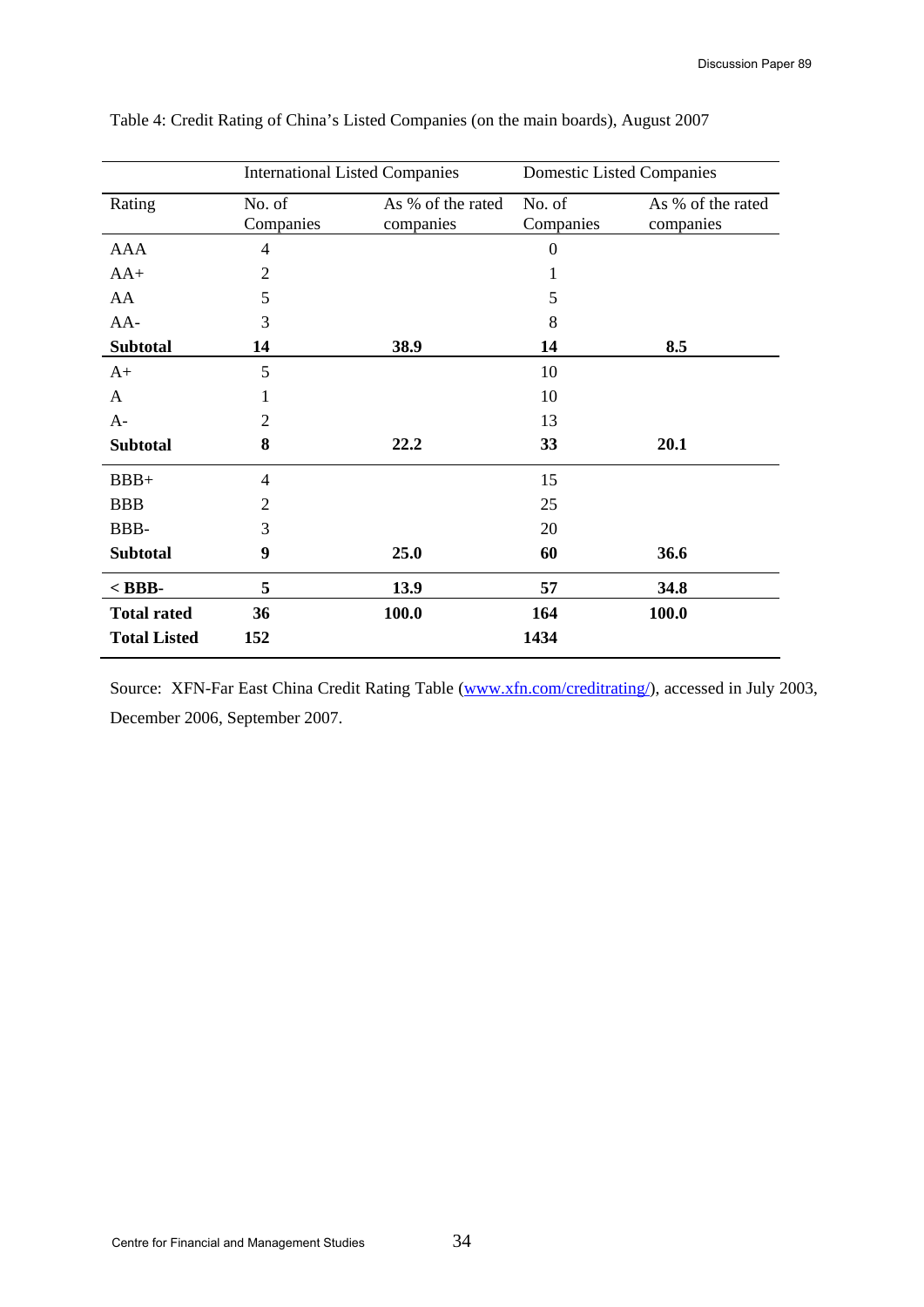| Nov/26/1990 | Shanghai Stock Exchange was established.                                                                                                   |
|-------------|--------------------------------------------------------------------------------------------------------------------------------------------|
| Dec/01/1990 | Shenzhen Stock Exchange was established.                                                                                                   |
| Oct/25/1992 | State Council Securities Committee and China Securities Regulatory Commission (CSRC)<br>were established.                                  |
| Jun/29/1993 | Qingdao Brewery offered the first H shares listed on Hong Kong Stock Exchange.                                                             |
| Feb/22/1994 | Shenzhen Stock Exchange temporarily stopped issuing new shares.                                                                            |
| Jul/01/1994 | Company Law of the People's Republic of China took effect.                                                                                 |
| Aug/01/1994 | CRSC announced that selected foreign investors may purchase A shares. IPOs were<br>discontinued for the remainder of the year.             |
| May/22/1997 | Chinese government placed restrictions on trading by state-owned companies.                                                                |
| Jun/06/1997 | People's Bank of China (PBOC) placed restrictions on investments by banks in stocks.                                                       |
| Jan/01/1998 | "Listing Rules of Shanghai Stock Exchange" and "Listing Rules of Shenzhen Stock<br>Exchange" took effect.                                  |
| Nov/18/1998 | China Insurance Regulatory Commission (CIRC) was established.                                                                              |
| Dec/02/1998 | The CSRC put restrictions on the issuance of "insider shares".                                                                             |
| Dec/29/1998 | Securities Law of the P. R. China was announced, to take effect July 1, 1999.                                                              |
| Jun/03/1999 | B shares were allowed to be issued by companies with all ownership structures.                                                             |
| Oct/29/1999 | Securities investment funds started to trade on the domestic inter-bank market.                                                            |
| Nov/13/1999 | Hong Kong Growth Enterprise Market was established.                                                                                        |
| Jan/06/2000 | Brokers and funds were allowed to enter the domestic inter-bank market.                                                                    |
| Jun/13/2000 | Number of registered investors in two domestic stock exchanges exceeded 50 million.                                                        |
| Jul/06/2000 | Number of domestically listed companies reached 1,000.                                                                                     |
| Jan/04/2001 | Chinese companies raised more than RMB 100 trillion on the Shanghai, Shenzhen, and Hong<br>Kong stock exchanges.                           |
| Feb/19/2001 | Domestic residents may hold B shares.                                                                                                      |
| Apr/23/2001 | PT Shuixian, an appliances company, became the first delisted company in China.                                                            |
| Sep/04/2001 | The first open-end fund, Hua'an Chuangxin, was issued.                                                                                     |
| Dec/01/2001 | "New Trading Rules for Shanghai and Shenzhen Stock Exchanges" took effect.                                                                 |
| Dec/11/2001 | China gained accession into the World Trade Organization (WTO).                                                                            |
| Jan/07/2002 | "Code of Corporate Governance for Listed Companies in China" was jointly issued by CSRC<br>and State Economic and Trade Commission (SETC). |
| Nov/4/2002  | Foreign investors were permitted to purchase state-owned shares and legal person shares.                                                   |
| Dec/01/2002 | Qualified Foreign Institutional Investor (QFII) regulation came into effect.                                                               |
| Dec/20/2002 | The first joint-venture securities firm and first joint-venture fund management company were<br>established.                               |
| Feb/28/2003 | The CSRC approved the first five QFII custodians' qualifications.                                                                          |
| Apr/09/2003 | The first tender offer is made in China.                                                                                                   |
| Apr/28/2003 | The China Banking Regulatory Commission (CBRC) is established.                                                                             |
| Jul/10/2003 | The Union Bank of Switzerland becomes the first QFII to invest in A shares.                                                                |
| May/27/2004 | First trading day of Shenzhen Stock Exchange's Small and Medium Enterprise Board.                                                          |
| Aug/31/2004 | CSRC stopped the issuance of new shares in order to implement non-tradable share reforms.                                                  |
| Nov/29/2004 | "Guidelines for Listed Stocks (Amendment)" issued by Shanghai and Shenzhen stock<br>exchanges.                                             |
| Feb/24/2005 | First exchange-traded fund was listed.                                                                                                     |

## Appendix: Key Events in Regulatory Evolution and Market Level Improvements